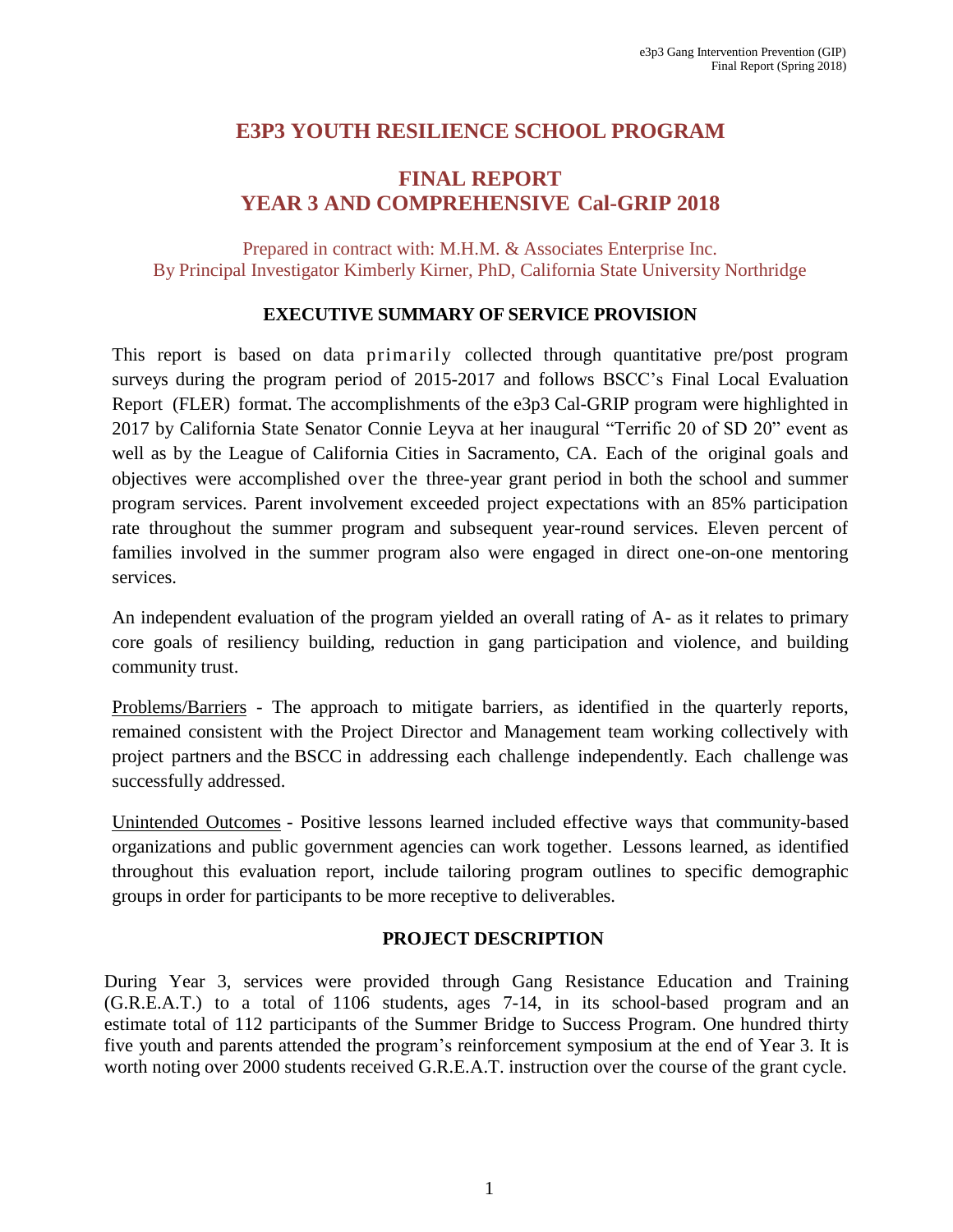The Rialto Police Department, in collaboration with the Rialto Unified School District, provided on-site education services to elementary and middle school students. Schools served included: Bemis, Casey, Curtis, Dollahan, Dunn, Fitzgerald, Myers, Simpson, and Werner (elementary) and Frisbie, Kolb, Kucera, and Rialto (middle).

Direct summer program services were provided to youth, ages 7-14, at risk of exhibiting delinquent or deviant behaviors, by the Rialto Police Department and the following communitybased organizations: SARGES Community Base, Hardy Brown Foundation, Youth Action Project, and Young Visionaries. In addition, Big Brothers Big Sisters of the Inland Empire provided mentoring services; the National Council of Negro Women (Bethune Center) provided parenting services to families.

In summation, 430 students were surveyed pre/post-program in elementary and middle schools to evaluate the effectiveness of the school-based program (G.R.E.A.T.).

Participants had the following gender breakdown:

|               | --                                       |
|---------------|------------------------------------------|
| <b>Gender</b> | % of participants who identify with this |
|               | gender                                   |
| <b>Female</b> | 54%                                      |
| <b>Male</b>   | 45%                                      |

#### Participants had the following ethnic breakdown:

| <b>Ethnicity</b>              | % of participants who identify with this |
|-------------------------------|------------------------------------------|
|                               | ethnic group                             |
| <b>Black/African American</b> | 6%                                       |
| <b>Hispanic</b>               | 63%                                      |
| <b>White</b>                  | 12%                                      |

All willing participating youth  $(N=97)$  were surveyed post-program to evaluate the summer program. The summer program had substantially different demographics than the school-based program:

Participants had the following gender breakdown:

| <b>Gender</b> | % of participants who identify with this |
|---------------|------------------------------------------|
|               | gender                                   |
| <b>Female</b> | 30%                                      |
| <b>Male</b>   | 70%                                      |

#### Participants had the following ethnic breakdown:

| <b>Ethnicity</b>              | % of participants who identify with this |
|-------------------------------|------------------------------------------|
|                               | ethnic group                             |
| <b>Black/African American</b> | 12%                                      |
| <b>Hispanic</b>               | 70%                                      |
| <b>White</b>                  | 10%                                      |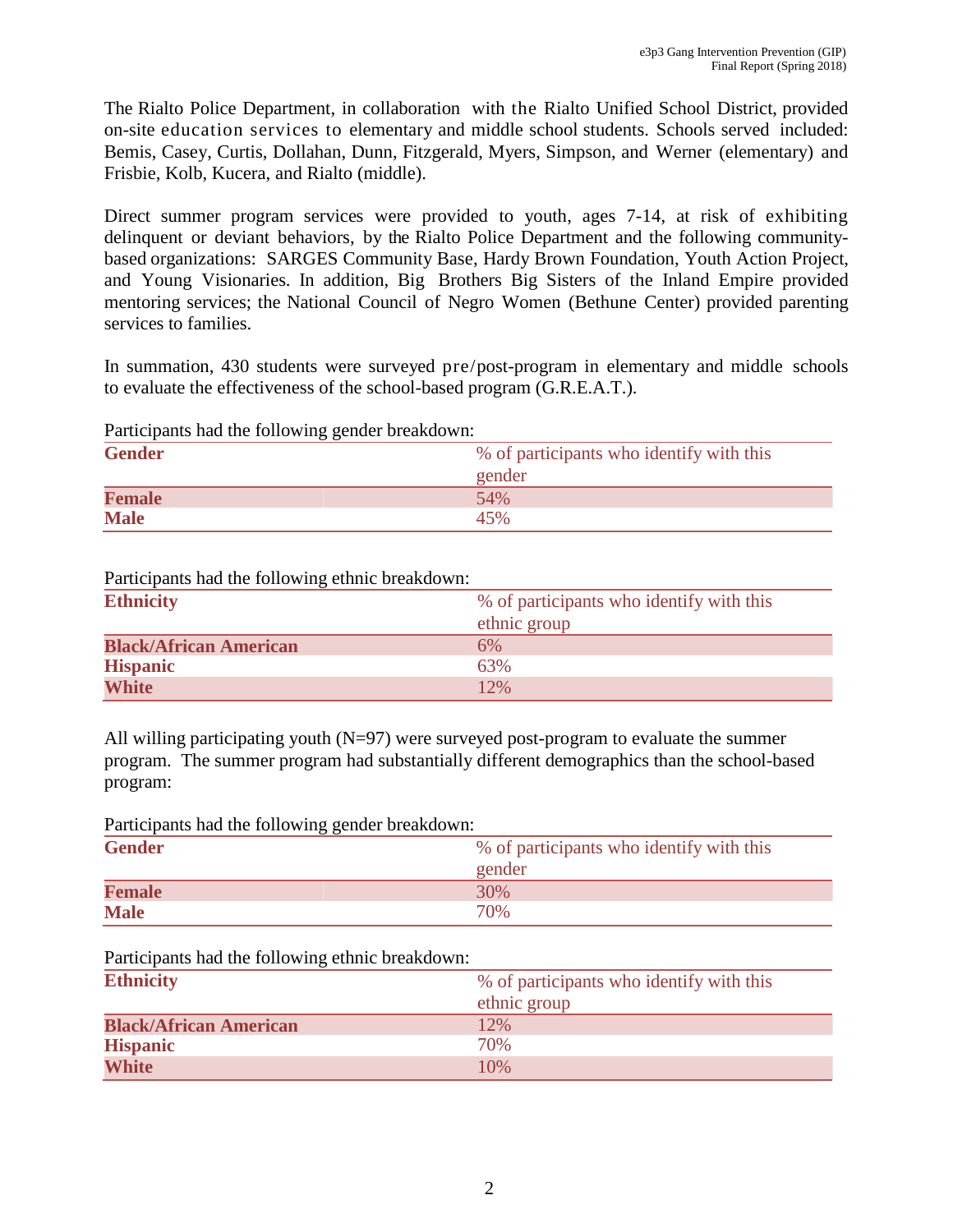Participants were of the following age groups:

| .                                    |                                       |
|--------------------------------------|---------------------------------------|
| <b>Age Group</b>                     | % of participants who are of this age |
| <b>9 and younger (elementary)</b>    | 27%                                   |
| 10-12 (late elementary/middle school | 52%                                   |
| bridge)                              |                                       |
| 13 and older (middle school)         | 21%                                   |

Summer program youth that participated in other services at the following rates:

| <b>Services</b>                          | % of participants who reported access |
|------------------------------------------|---------------------------------------|
| <b>Mentor</b>                            | 39%                                   |
| <b>School-Based Program (Prior Year)</b> | 26%                                   |

## **SUMMARY OF METHODS FOR EVALUATION**

The evaluation framework uses a series of quantitative surveys (one per program or program subcomponent) in a pre/post program approach. The surveys, which use Likert-type scaled questions, are designed to elicit participating youth's risk along various measurements of resiliency. A pretest/post-test approach was used to compare youth's resiliency at the beginning of the program and again at the conclusion of the program. This method offers insight on the impact and effectiveness of all aspects of the program to boost youth's resilience.

Quantitative data were statistically analyzed for risk:

1) across varied measures appropriate to the program component at the start and end of the program (comparing the two to see if risk level changed); and

2) for disparities in outcomes based on gender, ethnicity, or age. These two types of data were then interpreted to address youth resiliency factors and the impact of program components on them.

Surveys were initially built based on a convergence of two main bodies of information:

- 1) recent literature on youth resilience
- 2) existing surveys used by Rialto Police Department for their in-school program.

The in-school program activities were mapped onto measurements of youth risk and resilience. Resiliency was broadly understood according to the American Psychological Association's definition: "the process of adapting well in the face of adversity, trauma, tragedy, threats, or even significant sources of stress—such as family and relationship problems, serious health problems, or workplace and financial stressors. It means 'bouncing back' from difficult experiences." This definition was operationalized along three **dimensions of resilience:**

- **Capacity** to adapt to stressors and change in a healthy way (youth's **empowerment** in adapting and changing)
- **Process** that allows the return to normal functioning after a severe stressor, inclusive of protective supports (youth's **directedness** – or specific coping skills)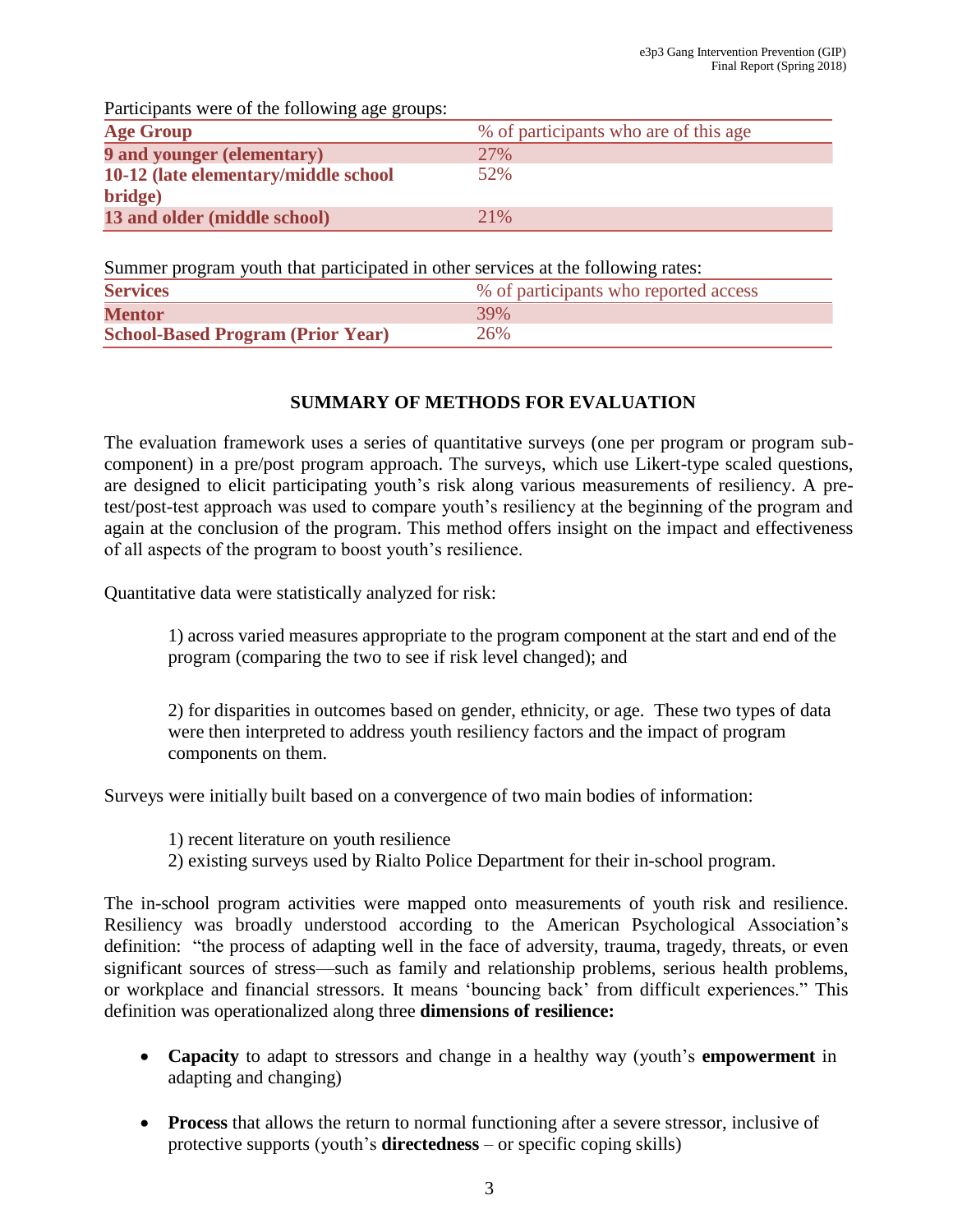**Results** that demonstrate positive outcomes in response to a stressor (i.e., that shows the capacity and process; youth's **behaviors** or projected/imagined behaviors under specific circumstances).

Overall, youth with high resiliency skills are able to mobilize internal and external resources effectively in order to cope with stressors and return to healthy, normal functioning, which leads to more positive outcomes than their less resilient peers. For example, a youth with high resilience will mobilize anger management and help from a trusted adult in response to a peer threatening a fight, whereas a youth with low resilience will not have these resources and may resort to physical violence. Therefore, cultivating resilience builds internal capacity (such as selfesteem), internal and external resources (such as information about who to turn to and relationships with trusted adults), flexibility, and various coping strategies (such as anger management and communication skills).

Four main mechanisms have been found to affect resilience:

- 1) reducing impact of risk factors (altering risk or exposure)
- 2) reducing negative chain reactions
- 3) maintaining self-esteem and self-efficacy
- 4) opening-up opportunities.

The school program primarily focuses on number three. The purpose/goal of the school program is to boost self-esteem and self-efficacy through building skills and strategies. Resiliency, therefore, is based on internal and external protective factors/resources. **External protective factors/resources** include the social support system (healthy friendships, family, teachers, other "helping" adults) and perceptions of access. Measurements of external protective factors include assessing bonding (emotional attachment, close relationships with supportive adults and peers) and environment (youth assessments of safety at home and school). **Internal protective factors/resources** include optimism, perceptions of control, self-efficacy, and active coping. Measurements of internal protective factors include assessing competence (reasoning, critical thinking, anger management) and optimism (including a sense of identity and pride/positivity in it, self-esteem, and feelings of control over the future).

The survey measured both internal and external protective factors using combinations of addressing attitude, skill, and behavior. Attitude is comprised of feelings and thoughts about a particular risk or resiliency factor, such as a youth's feelings about gangs or their level of motivation to set a goal. Skill is comprised of coping mechanisms and social abilities, such as how easy it is for a youth to make friends. Behavior is comprised of how youth have responded or would respond in the future to circumstances through their actions, such as how a youth would respond to a situation where a friend is in a fight. By addressing internal and external factors in how they emerge in attitudes, skills, and behaviors, the evaluation can speak to specific risk factors in participating youth and program impact.

#### **SCHOOL-BASED PROGRAM EVALUATION METHOD**

#### Overall Methodology – Data Collection

Outcomes were measured based on a risk vs. resilience index and along six program-specific goals. The index for resilience for the elementary school program component is composed of 36 questions. A total score of 150 points is possible on the risk/resilience index. A high score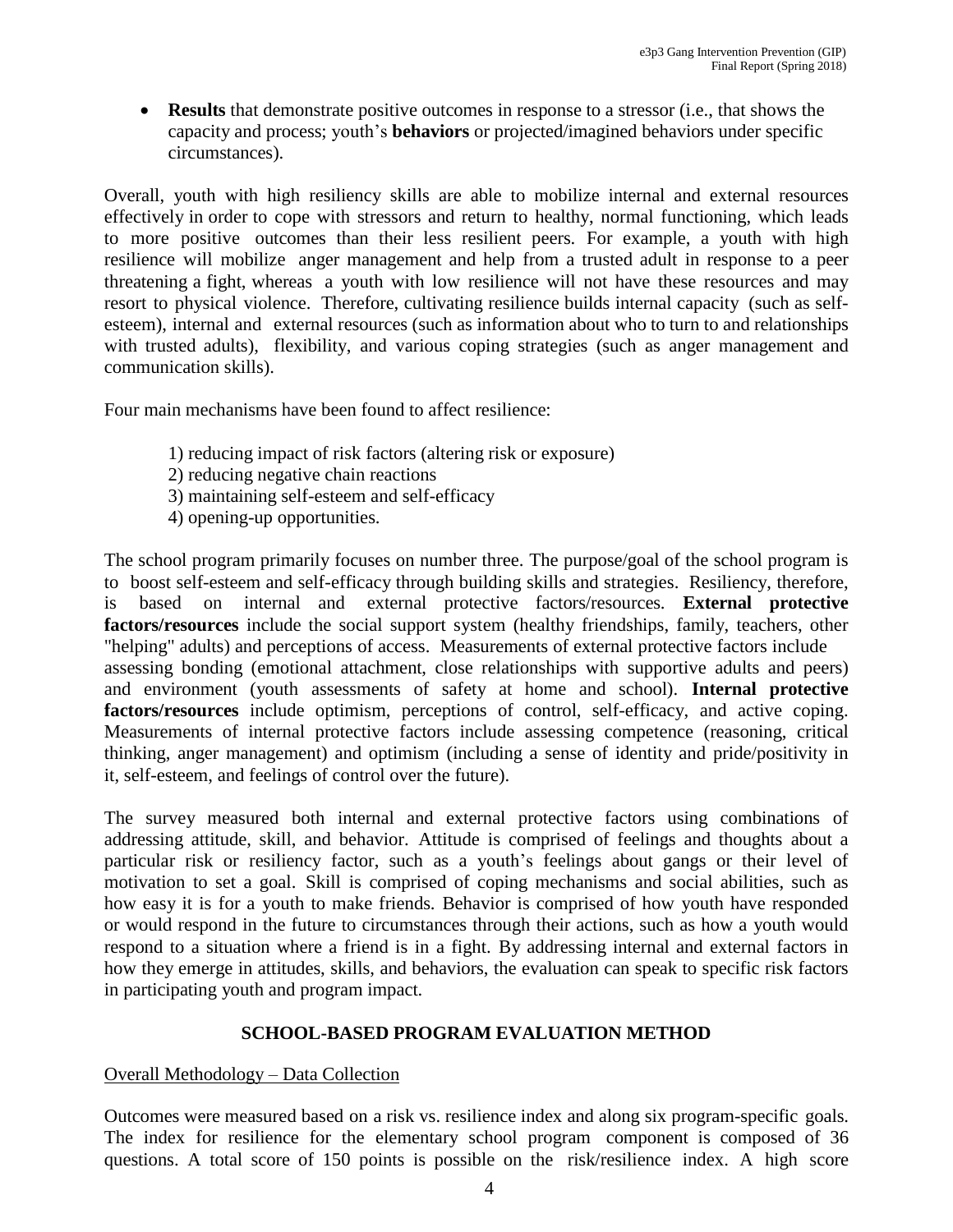indicates lower risk and higher resilience (highest score possible is a 144), whereas a low score indicates a higher risk and lower resilience (lowest score possible is a 36). The index is composed of six distinct sub-index measurements that correspond to program component specific goals:

- 1. Positive social attitudes, skills, support, and behaviors (highest score possible is 24, measures capacity, process, and results, as well as social environment)
- 2. Decision-making and response to authority (highest score possible is 36, measures capacity and process)
- 3. Anger and violence management (highest score possible is 40, measures capacity and process)
- 4. Safety in school and at home (highest score possible is 16, measures social environment)
- 5. Drug resistance (highest score possible is 112, measures capacity, process, and results)
- 6. Self-Image and Attitude (highest score possible is 16, measures capacity and process).

#### Changes to Methods Used During Evaluation Period

Due to challenges children had in understanding the language of the surveys from Year 1, the surveys were revised for program years 2016-2017. The revised surveys asked the same types of questions but used language more suitable for a lower-level reader and reduced confusion due to former complexities in grammar and word choice. The revised surveys resulted in a slightly altered risk/resilience index, the final version of which is discussed in this report (used during Years 2 and 3). The most prominent changes to the index in Years 2 and 3 included adding self image as a risk/resilience factor and adding an evaluation section so that participating students could provide feedback to program leaders. In Years 1 and 2, both elementary and middle school students received program services and were surveyed. In Year 3, an abbreviated number of students received program services; efforts focused only on elementary schools.

#### **SUMMER PROGRAMS EVALUATION RESEARCH DESIGN**

#### Data Collection

The evaluation framework used four quantitative surveys in a pre/post program approach, using one unique survey for each component of the summer program. Four main mechanisms have been found to affect resilience: 1) reducing impact of risk factors; 2) reducing negative chain reactions; 3) maintaining self-esteem and self-efficacy; and 4) opening-up opportunities. The summer program primarily focused on numbers three and four. The goal of the summer program was to boost self-esteem and self-efficacy through building skills and strategies, and open up opportunities for growth, healing, and support.

#### **SARGES Community Base & Rialto Police Department –** Three Day Boot Camp and Six Week Reinforcement

Goal: Maintaining self-esteem and self-efficacy

Outcomes were measured based on a risk vs. resilience index and along six program-specific goals. The index for resilience for the SARGES Community Base program component is composed of 25 questions. A total score of 100 points is possible on the risk/resilience index. A high score indicates lower risk and higher resilience (highest score possible is a 100), whereas a low score indicates a higher risk and lower resilience (lowest score possible is a 25).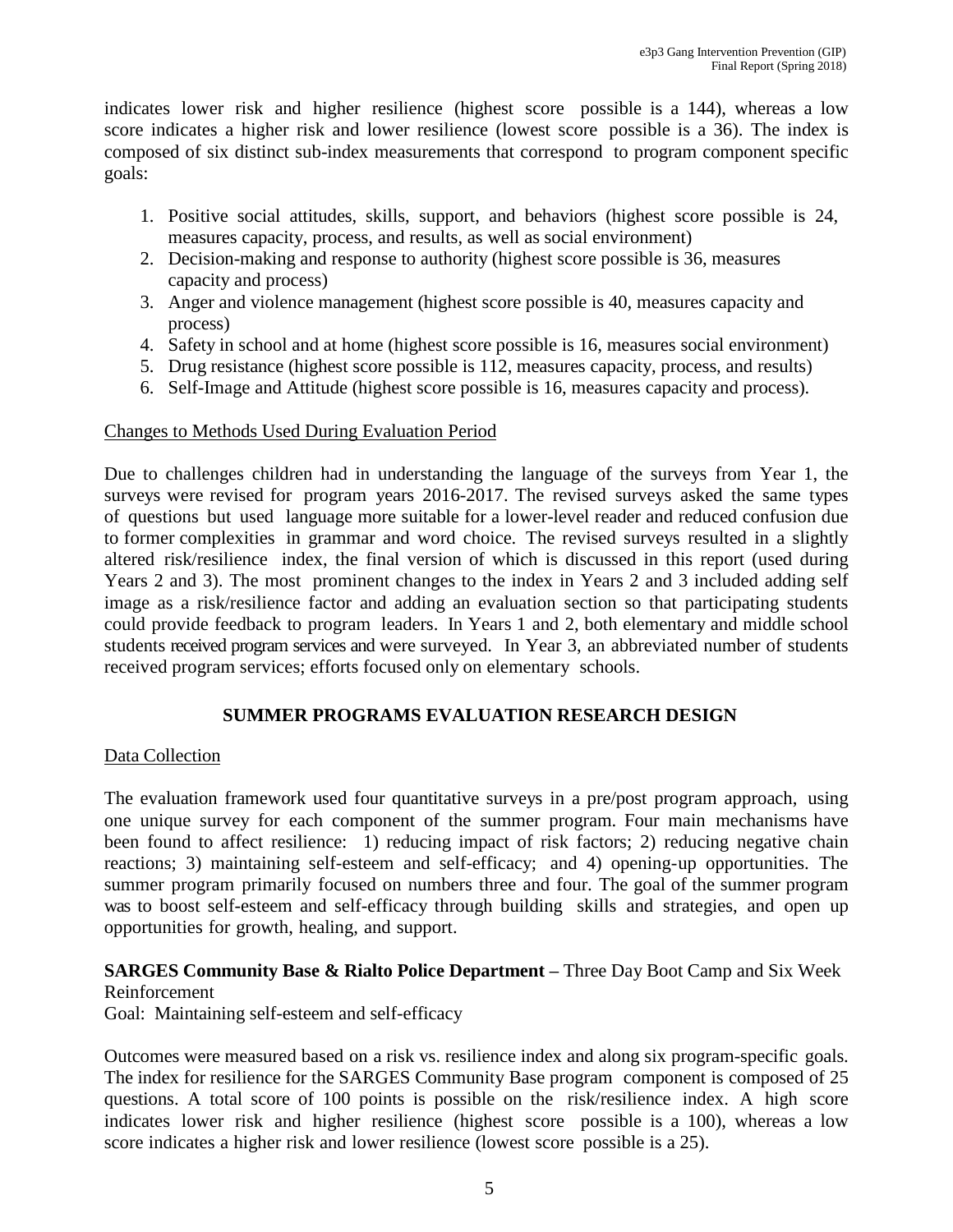The index is composed of six distinct sub-index measurements that correspond to program component specific goals:

- 1. Self-esteem and perceived self-control (highest score possible is 28)
- 2. Attitudes toward school (highest score possible is 4)
- 3. Anger management (highest score possible is 12)
- 4. Pro-social attitudes and behaviors (highest score possible is 36)
- 5. Attitudes toward physical fitness and health (highest score possible is 8)
- 6. Attitudes toward gangs (highest score possible is 8).

Index scores were averaged for the participant group overall and for key demographic subgroups to identify disparities in outcomes. Index scores were converted to grades on an A through F scale.

**Hardy Brown Foundation -** 4 Weeks of Interactive Sessions

Goal: Maintaining self-esteem and self-efficacy through cultural education and diversity

Outcomes were measured based on a risk vs. resilience index and along six program-specific goals. The index for resilience for the Hardy Brown Foundation program component is composed of 19 questions. A total score of 76 points is possible on the risk/resilience index. A high score indicates lower risk and higher resilience (highest score possible is a 76), whereas a low score indicates a higher risk and lower resilience (lowest score possible is a 19). The index is composed of three distinct sub-index measurements that correspond to program component specific goals:

- 1. Pro-Diversity attitudes and skills (highest score possible is 52)
- 2. Pride in own culture (highest score possible is 16)
- 3. Attitudes toward and experiences of bullying (highest score possible is 8).

Index scores were averaged for the participant group overall and for key demographic sub-groups to investigate for disparities in outcomes. Index scores were converted to grades on an A through F scale.

**Youth Action Project (YAP) –** 4 Weeks of Interactive Sessions Goal: Maintaining self-esteem and self-efficacy Building 7 Highly Effective Habits for Teens/Making It Day

Outcomes were measured based on a risk vs. resilience index and along six program-specific goals. The index for resilience for the YAP program component is composed of 15 questions. A total score of 60 points is possible on the risk/resilience index.

A high score indicates lower risk and higher resilience (highest score possible is a 60), whereas a low score indicates a higher risk and lower resilience (lowest score possible is a 15). The index is composed of three distinct sub-index measurements that correspond to program component specific goals:

- 1. Decision-making (highest score possible is 28)
- 2. Teamwork and team-based thinking (highest score possible is 20)
- 3. Self-efficacy and self-esteem (highest score possible is 12).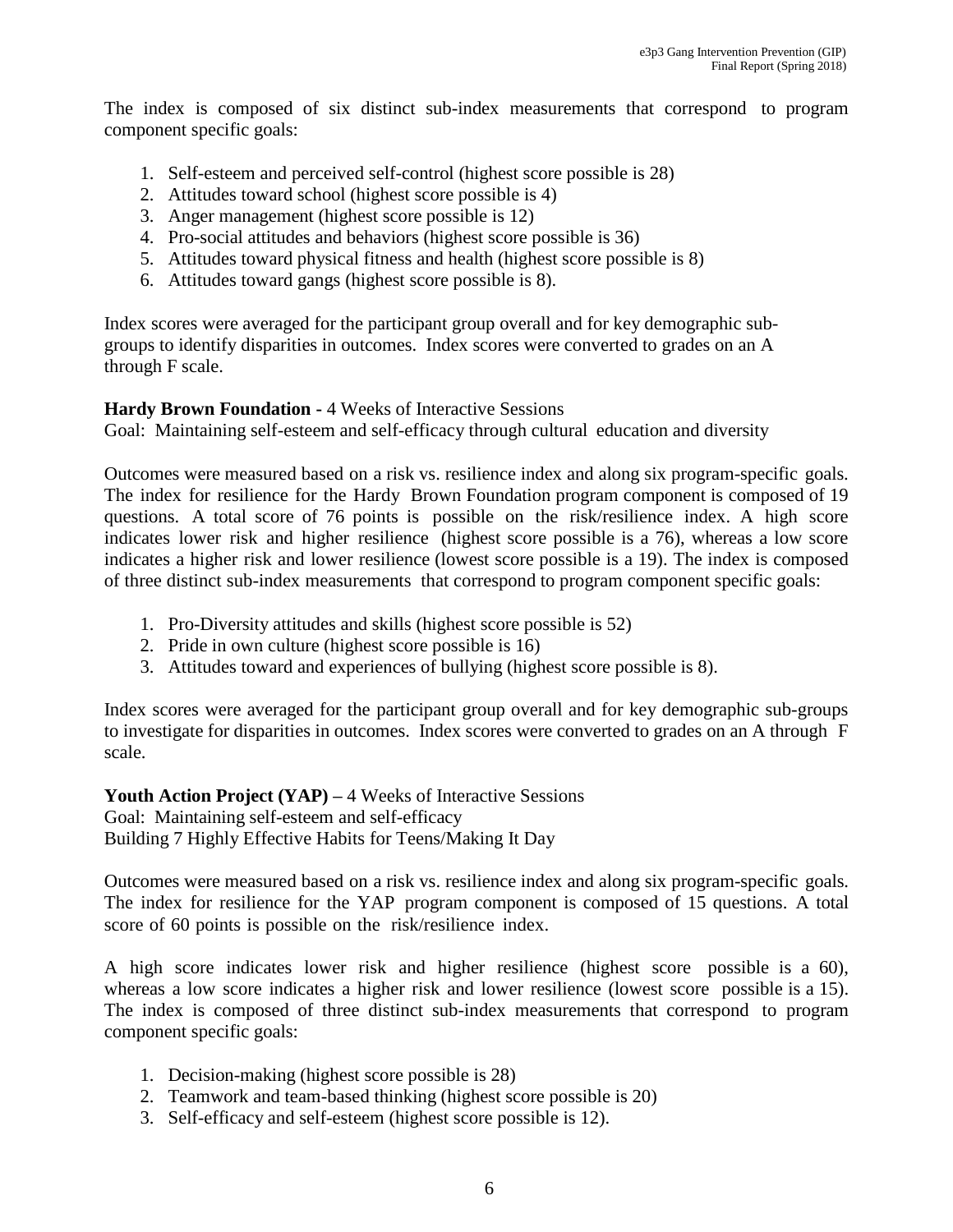Index scores were averaged for the participant group overall and for key demographic subgroups to identify disparities in outcomes. Index scores were converted to grades on an A through F scale.

### **Young Visionaries –** 4 Weeks of Interactive Sessions

Goal: Maintaining self-esteem and self-efficacy through gang mitigation strategies and effectively directed anger

Outcomes were measured based on a risk vs. resilience index and along six program-specific goals. The index for resilience for the Young Visionaries program component is composed of 20 questions. A total score of 80 points is possible on the risk/resilience index. A high score indicates lower risk and higher resilience (highest score possible is a 80), whereas a low score indicates a higher risk and lower resilience (lowest score possible is a 20). The index is composed of three distinct sub-index measurements that correspond to program component specific goals:

- 1. Self-esteem (highest score possible is 8)
- 2. Peer support (highest score possible is 16)
- 3. Anger management (highest score possible is 32)
- 4. Safety (highest score possible is 8)
- 5. Attitudes toward gangs (highest score possible is 16).

Index scores were averaged for the participant group overall and for key demographic subgroups to identify disparities in outcomes. Index scores were converted to grades on an A through F scale.

### Changes to Methods during Evaluation Period

Few changes were made to the evaluation methods over the program period for the summer program. In Year 2, slight changes to the language of the surveys reduced participant confusion due to language complexity and word choice (these changes are reflected in this report and were used across Years 2-3). In Year 1, all summer program service providers were surveyed except SARGES Community Base (which was instead analyzed using qualitative data). In Year 2, all summer program service providers were surveyed. In Year 3, Hardy Brown Foundation and Young Visionaries were the selected two programs to provide pre/post surveys to culminate youth overall experience.

## **SCHOOL-BASED PROGRAM OUTCOMES**

The school-based program had substantially different outcomes for elementary vs. middle school students.

Overall, the program outcomes were highly positive for elementary school students but were inconclusive for middle school students. Results across the three-year period indicated that the program is optimal for serving elementary school age children. The following table illustrates the outcomes in letter grades (for low risk/high resilience) and the change in letter grades due to the program (i.e.,  $+ \frac{1}{2}$  is one positive grade-letter change, such as the average participant going from a B to a  $B+$ ):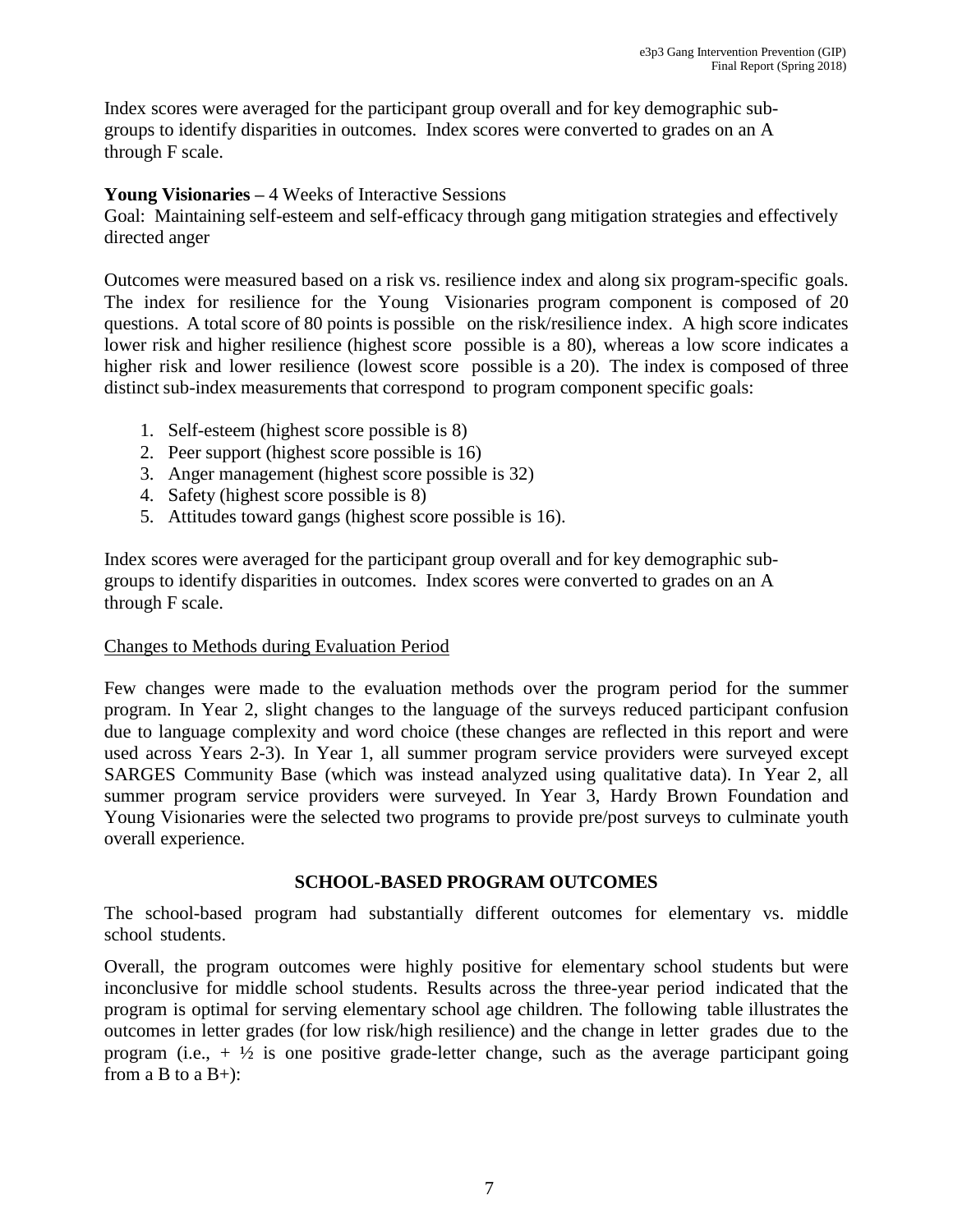| <b>Program Component</b>         | <b>Elementary Students</b> | <b>Middle School Students</b> |
|----------------------------------|----------------------------|-------------------------------|
| <b>Specific Goal</b>             | Post-Program Grade/Change  | Post-Program Grade/Change     |
|                                  | in Letter Grades           | in Letter Grades              |
| <b>Overall Index</b>             | $B+$                       | $B+$                          |
| <b>Positive Social Attitude,</b> | $B+(+1/2)$                 | B+ (Mixed Results)            |
| <b>Skill, &amp; Behavior</b>     |                            |                               |
| <b>Anger and Violence</b>        | $B+(+1/2)$                 | $B+$ (No Change)              |
| <b>Management</b>                |                            |                               |
| <b>Decision-Making and</b>       | $B+(+\frac{1}{2})$         | <b>B</b> - (Mixed Results)    |
| <b>Response to Authority</b>     |                            |                               |
| <b>Safety in School and Home</b> | $A - (+1/2)$               | A- (Mixed Results)            |
| <b>Drug Resistance</b>           | A (No Change)              | A (No Change)                 |
| <b>Self-Image and Attitude</b>   | $B+$ (Year 2 only)         | $B+$ (Year 2 only)            |
| <b>Evaluation</b>                | $A-$                       | A                             |

Mixed results means that in some years, middle school students had a positive change, while in others, they had no change or a negative change. Overall, middle school students did not experience the consistently positive benefits that elementary school students enjoyed. This indicates that the e3p3 school-based program is best suited for elementary age children.

Overall, there were no evident disparities based on gender or race/ethnicity. However, at the middle school level, boys consistently responded less positively than girls, and Black students responded less positively than Hispanic and White students. At the elementary school level, no consistently evident disparities existed. This is further indication that the program is optimized for elementary school age children.

### **SUMMER PROGRAM EVALUATION**

### SARGES Community Base

SARGES Community Base focuses on youth empowerment (capacity) through physical training and by focusing on family commitment, responsibility, and life skills (including leadership, team work, discipline, and personal motivation). SARGES Community Base offers the introduction to the summer program as the first component, and its program-specific "Commit II Achieve" curriculum (for ages 7-14) is taught by certified instructors to help children learn about physical training and nutrition, anger management, positive decision-making, and leadership skills. Physical training addressed goals for discipline, structure, and respect. Coaches had round tables with participants that focused on teamwork and motivation, emphasizing skills in peer learning and support. The summer program component was delivered in a short boot camp-like environment in which participants attended a weekend camp in the mountains.

In summer 2016, SARGES Community Base served 47 participating youth with its summer program component. Both pre and post program surveys were completed, allowing evaluation of both the outcomes and program impact. SARGES Community Base had a post-program participant population of 39 youth, indicating a 17% attrition rate. This rate is high but not unexpected for the nature of the program. Because the outcomes were very high (as described below), the evaluator does not recommend altering the program to attempt to lower attrition rate, as it may reduce the extremely positive outcomes for program graduates.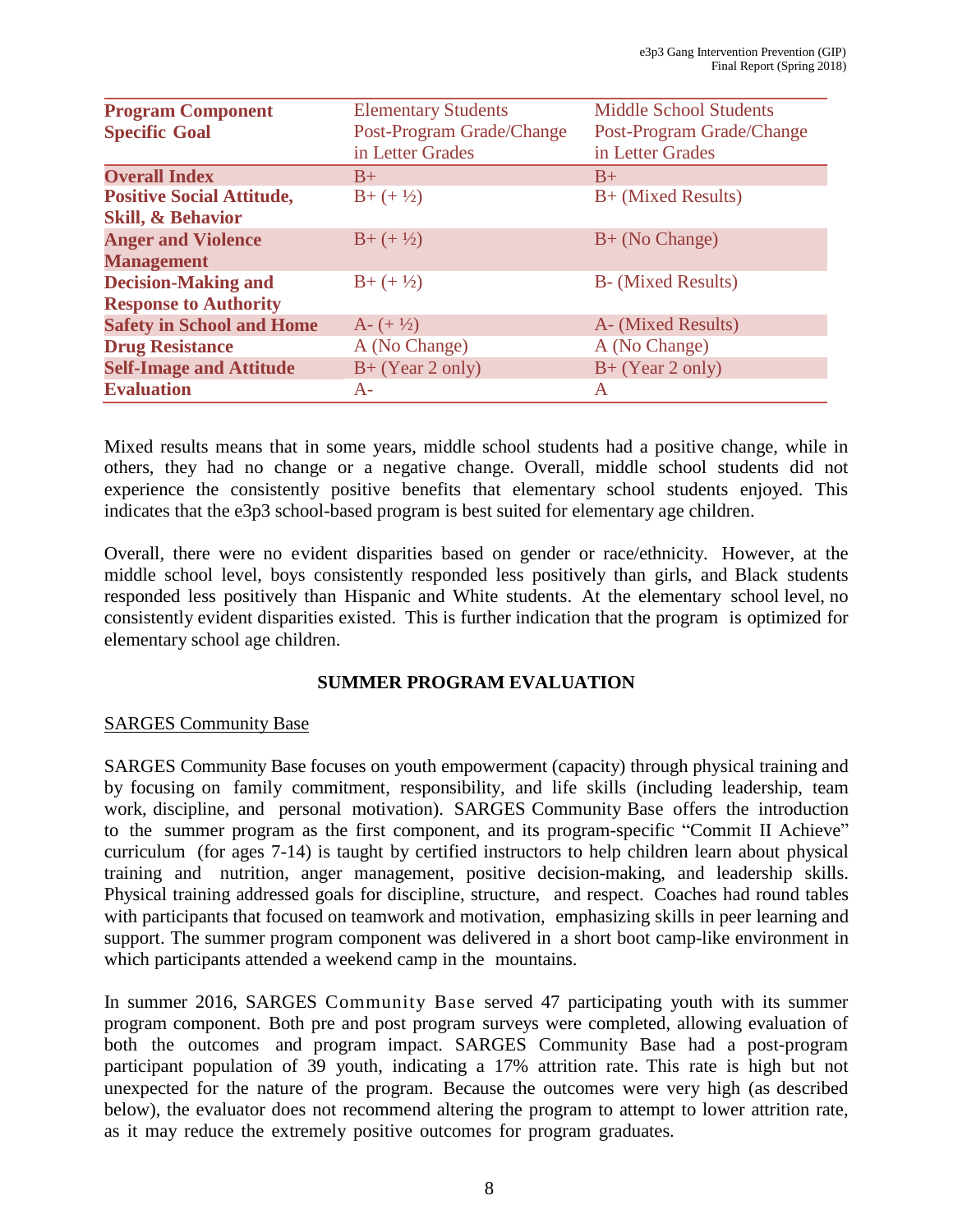| $\alpha$                      |                                                 |
|-------------------------------|-------------------------------------------------|
| <b>Gender</b>                 | % of participants who identify with this        |
|                               | gender                                          |
| <b>Female</b>                 | 44%                                             |
| <b>Male</b>                   | 56%                                             |
| <b>Ethnicity</b>              | % of participants who identify with this ethnic |
| <b>Black/African American</b> | 21%                                             |
| <b>Hispanic</b>               | 48%                                             |

Participants in the SARGES Community Base component (N=39 graduates) had the following demographic characteristics:

| <b>Age Group</b>                             | % of participants who are of this age |
|----------------------------------------------|---------------------------------------|
| <b>9 and younger (elementary)</b>            | 23%                                   |
| 10-12 (late elementary/middle school bridge) | 49%                                   |
| 13 and older (middle school)                 | 28%                                   |

**White** 31% 31%

SARGES Community Base was evaluated using qualitative data in Year 1 and quantitative data in Year 2. Qualitative analysis by the leaders was used for Year 3. The following table illustrates the outcomes in letter grades (for low risk/high resilience) and the change in letter grades due to the program (i.e.,  $+\frac{1}{2}$  is one positive grade-letter change, such as the average participant going from a B to a B+):

| <b>Program Component Specific Goal</b>                | Post-Program Grade/Change in Letter Grades |
|-------------------------------------------------------|--------------------------------------------|
| <b>Overall Index</b>                                  | $B (+1)$                                   |
| Positive Social Attitude, Skill, &<br><b>Behavior</b> | $B (+ \frac{1}{2})$                        |
| <b>Anger and Violence Management</b>                  | $C (+1)$                                   |
| <b>Self-Image and Attitude</b>                        | $B (+1)$                                   |
| <b>Attitude toward School</b>                         | $A - (+1)$                                 |
| <b>Physical Fitness</b>                               | $A + (+1\frac{1}{2})$                      |
| <b>Gang Resistance</b>                                | $B (+1 \frac{1}{2})$                       |
| <b>Evaluation</b>                                     | A                                          |

SARGES Community Base program youth participated in other services at the following rates:

| <b>Services</b>                          | % of participants who reported access |
|------------------------------------------|---------------------------------------|
| <b>Mentor</b>                            | 38%                                   |
| <b>School-Based Program (Prior Year)</b> | 28%                                   |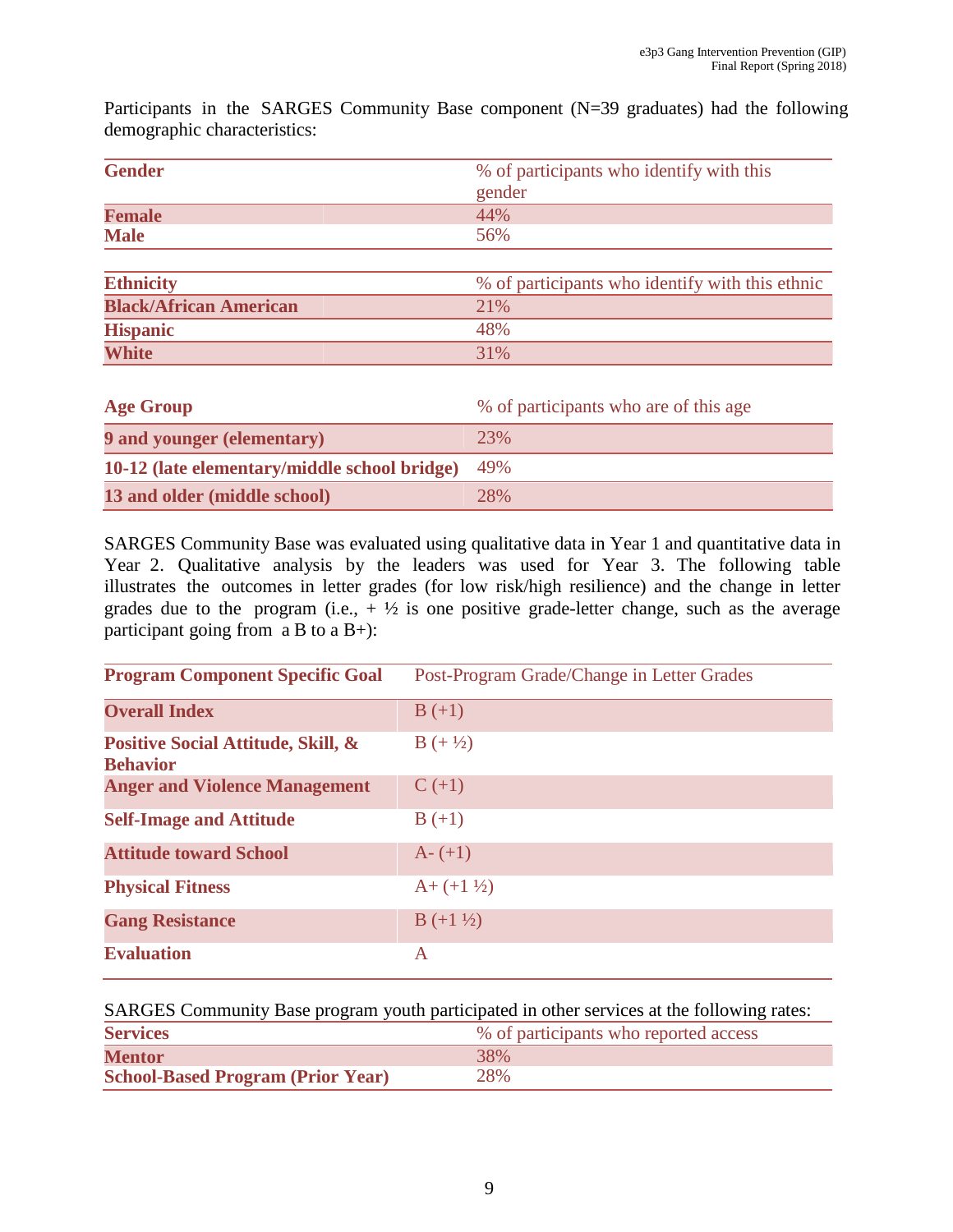The SARGES Community Base program was remarkably effective in generating change in youth in the very short amount of time. Youth entered the program, at the very beginning of the summer schedule, with an overall resilience grade of C. They left the program with an average resilience grade of B, a full letter grade increase. This is a substantial positive change in the short amount of time this boot camp-style program operates. Because of this, while the attrition rate is high, the program evaluator recommends maintaining the program as it is. SARGES Community Base might consider if there are key elements that are not intrinsically tied to program activities as a whole, such as the food provided, to improve on in order to maintain higher graduation rates. However, program components intrinsic to accomplishing goals should be maintained.

| Post-Program Grade |
|--------------------|
|                    |
|                    |
|                    |
|                    |
|                    |
|                    |
|                    |
|                    |

Grades for program component specific goals were (pre/post):

#### **OUTCOMES**

#### Inputs

Across all program components, pre/post grades indicate that SARGES Community Base has positive change on its program-specific goals for resilience. Its outcomes are particularly high for improving youth self-esteem and self-control, attitudes toward school, physical fitness, and attitudes toward gangs, with more moderate gains in other goals. Participating youth exited the SARGES Community Base program component with substantially higher resilience.

#### Correlating Outcomes

Scores for risk/resilience index and program component specific goals were compared by various demographic characteristics including gender, age, and ethnicity. This comparative approach identifies any potential disparities in outcomes, which can lead to targeted recommendations for continuous improvement. Data indicates that the SARGES Community Base program worked no better, or worse, for any particular group in terms of gender, age, or ethnicity. However, Black/African American participants had lower outcomes across three goal areas (selfesteem/control, attitudes toward school, and pro-sociality). Notable program specific goal area disparities include the following:

| <b>Program Component</b><br><b>Specific Goal</b> | <b>Notable Disparities</b>                                                                           |
|--------------------------------------------------|------------------------------------------------------------------------------------------------------|
| <b>Attrition Rate</b>                            | No attrition among girls; all attrition was among boys.                                              |
| <b>Self-Esteem and Control</b>                   | Black/African American participants had outcomes 50% of<br>Hispanic and Other Ethnicity participants |
| <b>Attitudes toward School</b>                   | Participants aged 9 or younger had outcomes 50% of<br>participants aged 10 or older                  |
|                                                  | Black/African American participants had outcomes 50% of<br>Hispanic and Other Ethnicity participants |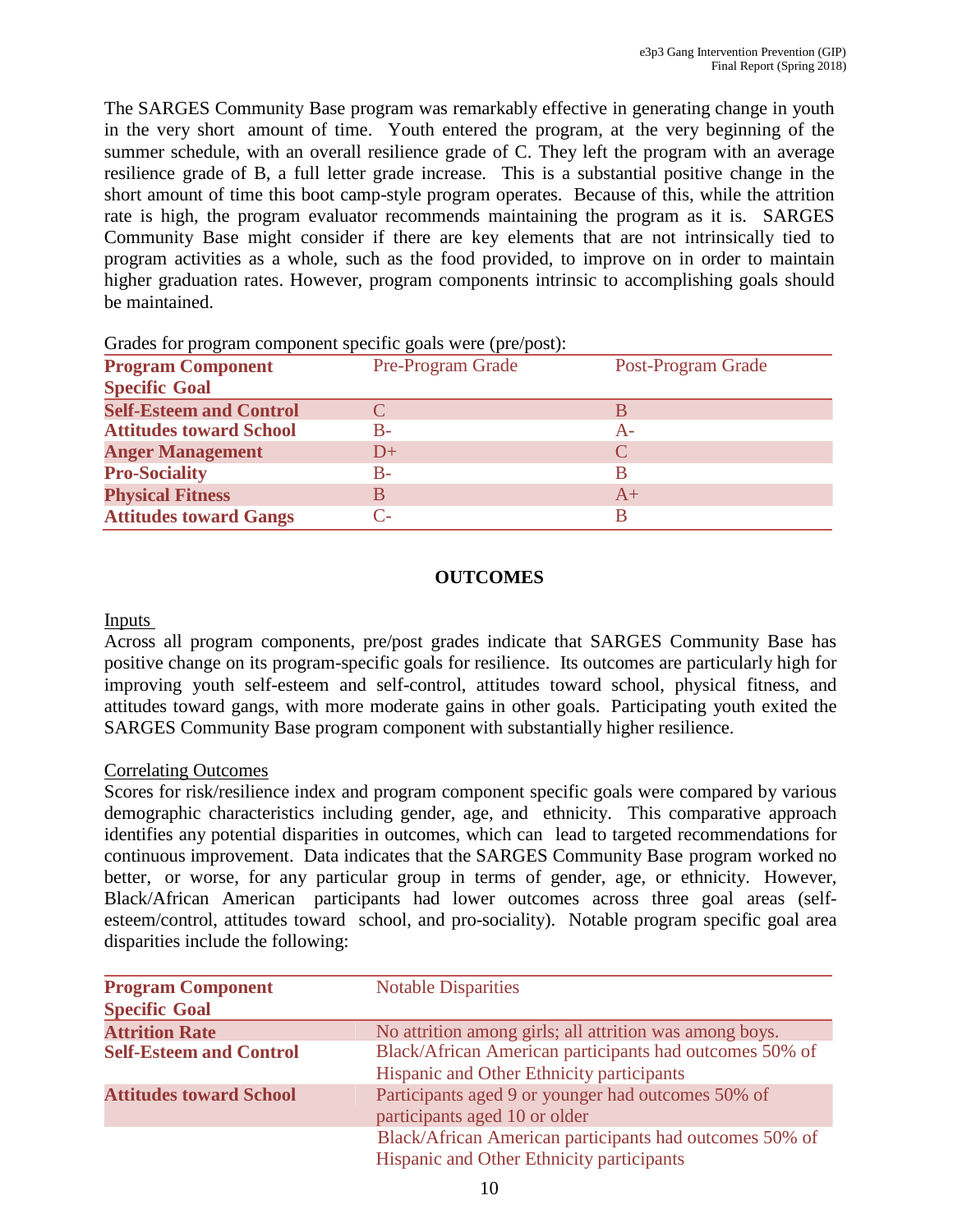| <b>Anger Management</b>       | Girls' outcomes were 2.5 times greater than boy's<br>outcomes                                                     |
|-------------------------------|-------------------------------------------------------------------------------------------------------------------|
|                               | Participants aged 9 or younger had outcomes that were 2<br>times greater than participants aged 13 or older       |
|                               | Black/African American and Other Ethnicity participants                                                           |
|                               | had outcomes 13 and 17 times higher (respectively) than                                                           |
|                               | <b>Hispanic participants</b>                                                                                      |
| <b>Pro-Sociality</b>          | Black/African American participants had outcomes 50% of<br>Hispanic and Other Ethnicity participants              |
| <b>Attitudes toward Gangs</b> | Boys' outcomes were 2 times greater than girls' outcomes                                                          |
|                               | Participants aged 12 or younger had outcomes that were<br>two times greater than participants aged 13 and older   |
|                               | Black/African American and Other Ethnicity participants<br>had outcomes 2 times higher than Hispanic participants |

### Output

Aside from risk/resilience outcomes, participants were asked to self-assess their own outcomes and rate their satisfaction with specific SARGES Community Base program components. Postprogram surveys incorporated nine questions for participant evaluation. There was a total possible score of 36 points for SARGES Community Base, with a high score indicating optimal quality across all measurements. Overall evaluation by participants was very high (95%, A). The only evaluation criteria that did not score at an A grade was for participants' reflection on anger management, which was still scored at 88%, B+. The evaluations were consistent across all genders, ages, and ethnicities indicating the program was well-received and perceived as helpful for all participants.

SARGES Community Base had a high attrition rate compared to other summer program components; however, it also had a much higher rate of successful outcomes for those participating youth who stayed in the program compared to other summer components. Insufficient data was evident to comment on disparities by gender, age, or race/ethnicity across the three-year project period. *The evaluator highly recommends that, based on the data, future summer programs for at-risk youth include a component such as SARGES Community Base.*

### Hardy Brown Foundation

The Hardy Brown Foundation (aka Black Voice Foundation) was created in 1988 as a sister organization to the Black Voice Newspaper, the oldest and longest running African-American news website on the West Coast, serving Riverside and San Bernardino Counties. Hardy Brown Foundation uses artifacts, documents, and other primary sources to showcase culture, history, and art to students and educators with the goal of raising cultural awareness and cultural competency. Additionally, Hardy Brown Foundation developed the Footsteps to Freedom Underground Railroad Study Tour, which is designed to preserve, document, and teach participants (teachers, school administrators, and parents) about the Underground Railroad and Fugitive Slave Act. In the e3p3 summer program, Hardy Brown Foundation's specific goals were to reduce racial tensions, intolerance, and cultural ignorance; to increase knowledge of cultural similarities; and to increase general cultural knowledge and awareness. Hardy Brown Foundation's program component closes the summer program, and includes a workshop that emphasizes participants' personal connections with history, art, culture, and diversity and that covers the history of the Underground Railroad.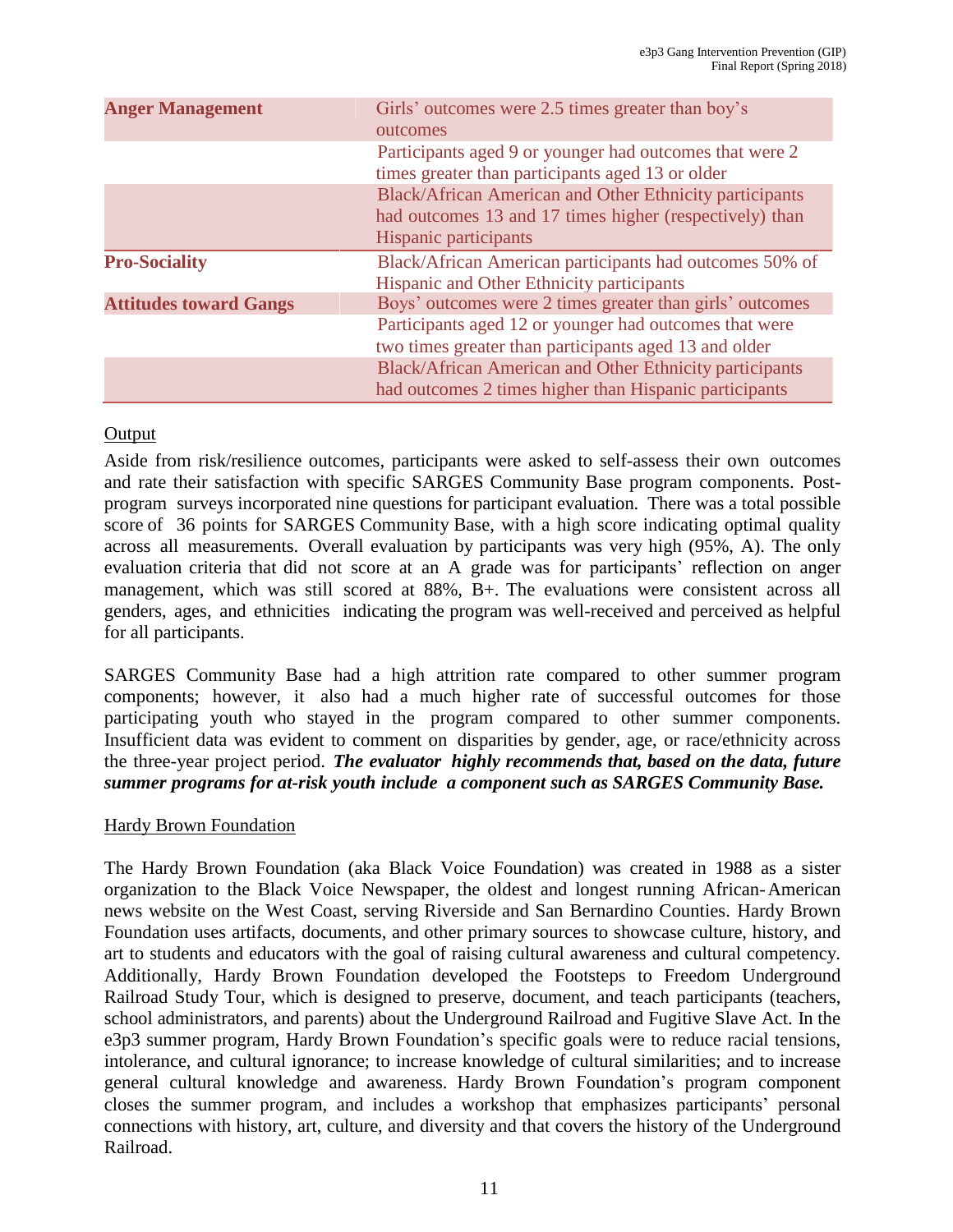In summers Year 1-3, Hardy Brown Foundation served an average of 47 participating youth. Both pre/post program surveys were completed, allowing evaluation of both the outcomes and program impact.

Participants in the Hardy Brown Foundation component  $(N=47)$  had the following demographic characteristics:

| <b>Gender</b>                 | % of participants who identify with this        |
|-------------------------------|-------------------------------------------------|
|                               | gender                                          |
| <b>Female</b>                 | 45%                                             |
| <b>Male</b>                   | 55%                                             |
|                               |                                                 |
| <b>Ethnicity</b>              | % of participants who identify with this ethnic |
| <b>Black/African American</b> | 9%                                              |
| <b>Hispanic</b>               | 61%                                             |
| <b>White, Native American</b> | 30%                                             |

| <b>Age Group</b>                     | % of participants who are of this age |
|--------------------------------------|---------------------------------------|
| <b>9 and younger (elementary)</b>    | 30%                                   |
| 10-12 (late elementary/middle school | 49%                                   |
| bridge)                              |                                       |
| 13 and older (middle school)         | $2.1\%$                               |

Hardy Brown Foundation program youth participated in other services at the following rates:

| <b>Services</b>                          | % of participants who reported access |
|------------------------------------------|---------------------------------------|
| <b>Mentor</b>                            | 32%                                   |
| <b>School-Based Program (Prior Year)</b> | 28%                                   |

Hardy Brown Foundation was evaluated across Years 1-3. The following table illustrates the outcomes in letter grades (for low risk/high resilience) and the change in letter grades due to the program (i.e.,  $+\frac{1}{2}$  is one positive grade-letter change, such as the average participant going from  $a B$  to  $a B+$ ):

| <b>Program Component Specific Goal</b>                       | Post-Program Grade/Change in Letter Grades |
|--------------------------------------------------------------|--------------------------------------------|
| <b>Overall Index</b>                                         | $B (+ \frac{1}{2})$                        |
| Positive Social Attitude, Skill, &<br><b>Behavior</b>        | $B (+1)$                                   |
| <b>Appreciation of Cultural Diversity</b>                    | $B - (+\frac{1}{2})$                       |
| <b>Pride in and Knowledge of One's</b><br><b>Own Culture</b> | $B (+ \frac{1}{2})$                        |
| <b>Evaluation</b>                                            | A                                          |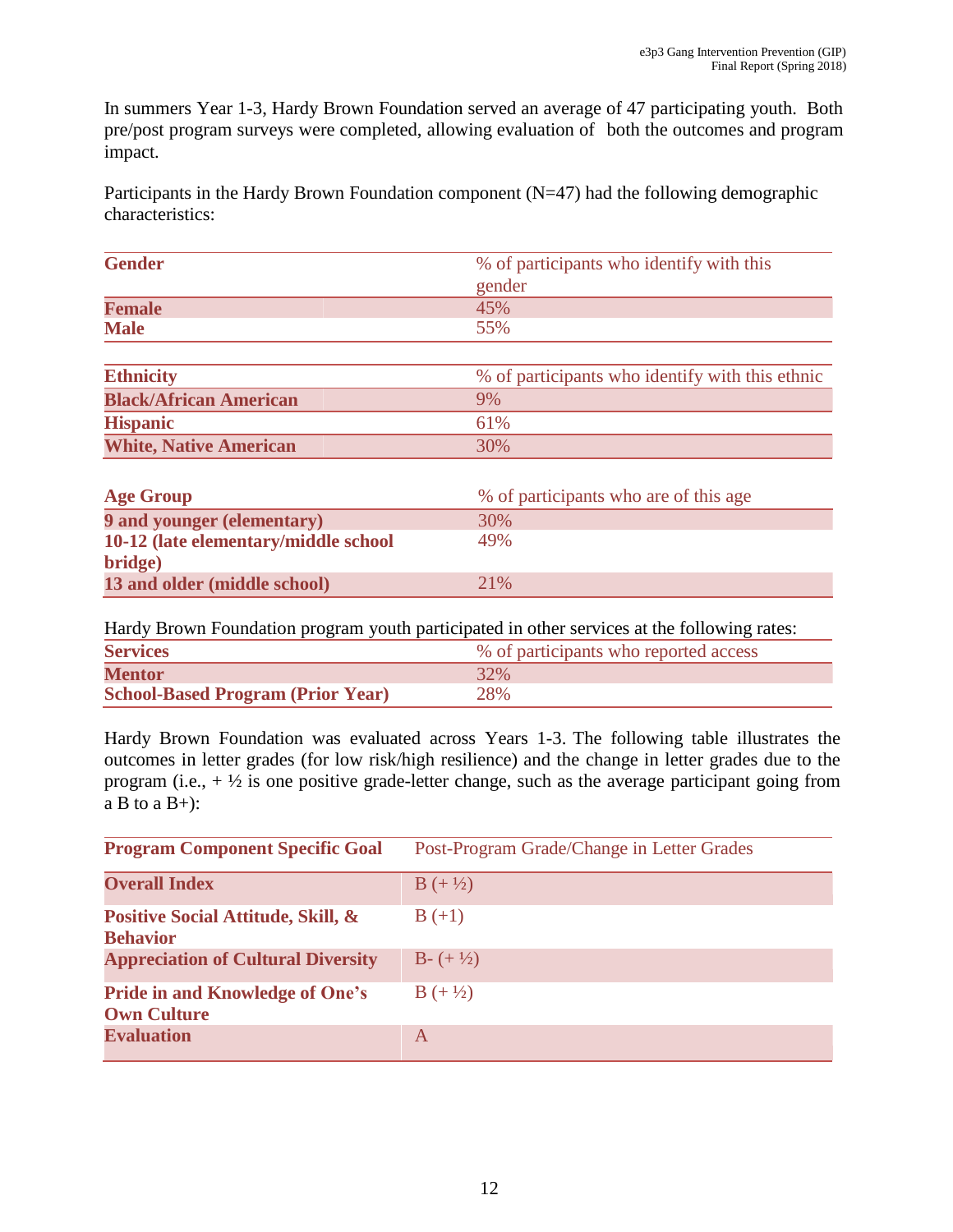### **OUTCOMES**

#### Inputs

The Hardy Brown Foundation program was slightly effective in generating change in youth. Youth entered the program with an overall resilience grade of B- (based on the program component specific goals as outlined above). They left the program with an average resilience grade of B, a half-letter grade increase. Grades for program component specific goals were (pre/post):

| <b>Program Component</b><br><b>Specific Goal</b> | <b>Pre-Program Grade</b> | Post-Program Grade |
|--------------------------------------------------|--------------------------|--------------------|
| <b>Pro-Diversity</b>                             |                          |                    |
| <b>Pride in Culture</b>                          |                          |                    |
| <b>Bullying</b>                                  |                          |                    |

Across all program components, pre/post grades indicate that Hardy Brown Foundation has slight positive change on its program-specific goals for resilience. Its outcomes are particularly high for shifting attitudes regarding bullying.

#### Correlating Outcomes

Scores for risk/resilience index and program component specific goals were compared by various demographic characteristics including gender, age, and ethnicity. This comparative approach identifies any potential disparities in outcomes, which can lead to targeted recommendations for continuous improvement. There were strong patterns of disparities across most program components and in overall resilience outcomes. Girls consistently had positive outcomes at rates 2-3 times that of boys. The 10-12 age range participants consistently had positive outcomes at several times the rate of participants under the age of 9 or over the age of 13. In fact, for overall resilience, children under the age of 9 had slightly negative outcomes. Notable program specific goal area disparities include the following:

| <b>Program Component</b><br><b>Specific Goal</b> | <b>Notable Disparities</b>                                                                                                                                                                                                                                                                   |
|--------------------------------------------------|----------------------------------------------------------------------------------------------------------------------------------------------------------------------------------------------------------------------------------------------------------------------------------------------|
| <b>Pro-Diversity</b>                             | Black/African American participants had outcomes that<br>were 2 times greater than Hispanic and 7 times greater than<br><b>White/Other Ethnicity participants</b>                                                                                                                            |
|                                                  | Participants aged 10-12 had outcomes that were 2 times<br>greater than participants 13 or older and 4 times greater<br>than participants 9 or younger                                                                                                                                        |
| <b>Pride in Culture</b>                          | Hispanic participants had outcomes that were 5 times<br>greater than Black/African American participants (who<br>experienced no change). White/Other Ethnicity<br>participants had moderate negative outcomes (i.e., their<br>resilience on this factor was lowered by a half letter grade). |
|                                                  | Participants aged 10-12 had outcomes that were 5 times<br>greater than participants 13 or older (who experienced no<br>change). Participants 9 or younger had moderate negative<br>outcomes (i.e., their resilience on this factor was lowered<br>by a half letter grade).                   |
|                                                  | Girls had outcomes 3 times greater than boys.                                                                                                                                                                                                                                                |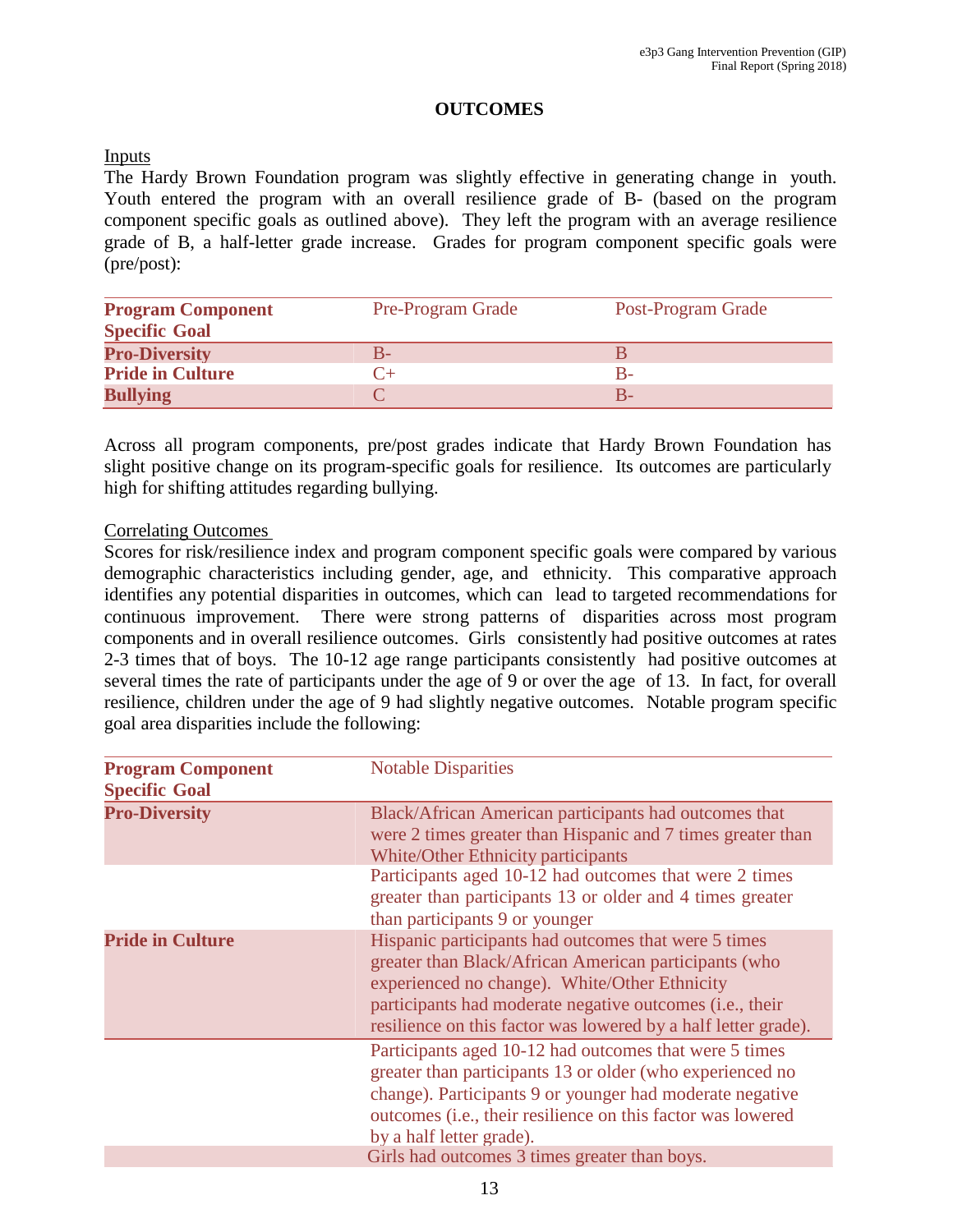|                 | Participants who reported having a mentor had outcomes 3<br>times higher than the average outcome.                                                                                     |
|-----------------|----------------------------------------------------------------------------------------------------------------------------------------------------------------------------------------|
| <b>Bullying</b> | Black/African American participants had outcomes that<br>were 2 times greater than Hispanic and times greater than<br>White/Other Ethnicity participants                               |
|                 | Participants aged 10-12 had outcomes that were 50%<br>greater than participants 13 or older (who experienced no<br>change). Participants 9 or younger had slight negative<br>outcomes. |
|                 | Participants who reported having a mentor or participating<br>in the school-based e3p3 program had outcomes that were<br>2.5 times greater than the average outcome.                   |

Because there are strong indicators of consistent disparities, particularly for boys, younger participants, and white/other ethnicity participants, the evaluator recommends reviewing program materials and strategies for gaps for addressing these groups and making changes that would be more inclusive for these specific groups.

#### **Outputs**

Aside from risk/resilience outcomes, participants were asked to self-assess their own outcomes and rate their satisfaction with specific Hardy Brown Foundation program components. Postprogram surveys incorporated nine questions for participant evaluation. There was a total possible score of 36 points for Hardy Brown Foundation, with a high score indicating optimal quality across all measurements. Overall evaluation by participants was high (A). All parts of the program were scored by participants as A- or higher. However, the evaluations were not consistent across all genders, ages, and ethnicities. Most notably, girls scored the program a full letter-grade higher than boys across all evaluation questions. This aligns with the higher outcomes that girls enjoy in the program. The program manager should assess program activities and materials with the intent to make the program more relevant and enjoyable for boys. Scores were consistently a half letter grade lower for older participants (13+) as well.

This also goes along with lower outcomes for this age group, compared to the 10-12 age group. Materials may be particularly suitable for a late elementary/early middle school age range, and efforts should be made to ensure materials, discussions, and activities are relevant to a wide age range or to split participants into groups with different approaches to the same theme so that the program is age appropriate.

The Hardy Brown Foundation showed consistently positive outcomes, particularly in encouraging positive social skills and behaviors. The program has the greatest outcomes for participants in late elementary (ages 10-12). *The evaluator highly recommends that, based on the data, future summer programs for at-risk youth include a component such as the Hardy Brown Foundation.*

#### Youth Action Project

Youth Action Project (YAP) assists youth and young adults in life skill development so that they can achieve success. These life skills include: leadership development, academic habits, and wellbeing techniques. YAP's specific strategies for meeting these goals through e3p3's Summer Youth Program includes a focus on the "7 Habits for Highly Effective Teens" (modified for younger children), time management, and a personal mission statement and goal setting. YAP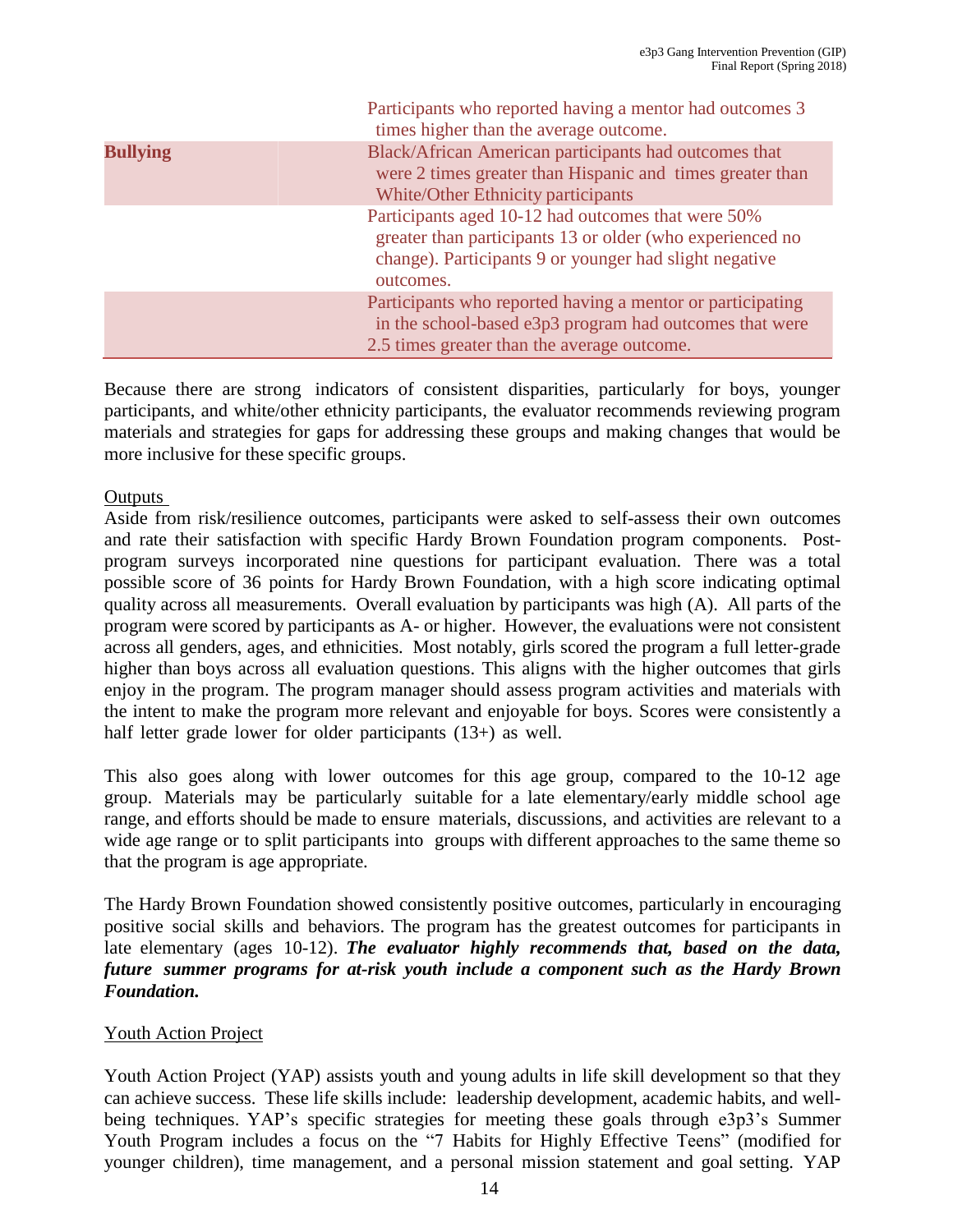delivers program activities that include evidence-based curricula provided by trained facilitators, one-on-one work, independent homework, and demonstrations to illustrate positive and negative habits. YAP's program component is designed to increase social competencies, responsibility, setting goals, prioritizing needs, developing a team-based optimistic attitude, listening to others, and teamwork.

YAP served an average of 49 participating youth each summer. Both pre/post program surveys were completed, allowing evaluation of both the outcomes and program impact. Participants in the YAP component  $(N=49)$  had the following demographic characteristics:

| <b>Gender</b>                        | % of participants who identify with this        |
|--------------------------------------|-------------------------------------------------|
|                                      | gender                                          |
| <b>Female</b>                        | 43%                                             |
| <b>Male</b>                          | 57%                                             |
|                                      |                                                 |
| <b>Ethnicity</b>                     | % of participants who identify with this ethnic |
| <b>Black/African American</b>        | 16%                                             |
| <b>Hispanic</b>                      | 60%                                             |
| <b>White, Native American</b>        | 24%                                             |
|                                      |                                                 |
| <b>Age Group</b>                     | % of participants who are of this age           |
| 9 and younger (elementary)           | 31%                                             |
| 10-12 (late elementary/middle school | 47%                                             |
| bridge)                              |                                                 |
| 13 and older (middle school)         | 18%                                             |

Youth Action Project program youth participated in other services at the following rates:

| <b>Services</b>                          | % of participants who reported access |
|------------------------------------------|---------------------------------------|
| <b>Mentor</b>                            | 35%                                   |
| <b>School-Based Program (Prior Year)</b> | 24%                                   |

Youth Action Project was evaluated in Years 1 and 2, and was used to provide leader summary review for Year 3. The following table illustrates the outcomes in letter grades (for low risk/high resilience) and the change in letter grades due to the program (i.e.,  $+\frac{1}{2}$  is one positive grade-letter change, such as the average participant going from a B to a  $B+$ ):

| <b>Program Component Specific Goal</b>                           | Post-Program Grade/Change in Letter Grades |
|------------------------------------------------------------------|--------------------------------------------|
| <b>Overall Index</b>                                             | $B (+ \frac{1}{2})$                        |
| Positive Social Attitude, Skill, &<br><b>Behavior (Teamwork)</b> | $A (+ \frac{1}{2})$                        |
| <b>Planning, Problem-Solving, and</b><br><b>Decision-Making</b>  | $B+(+\frac{1}{2})$                         |
| <b>Self-Image and Attitude</b>                                   | $B+$ (No Change)                           |
| <b>Evaluation</b>                                                | $A-$                                       |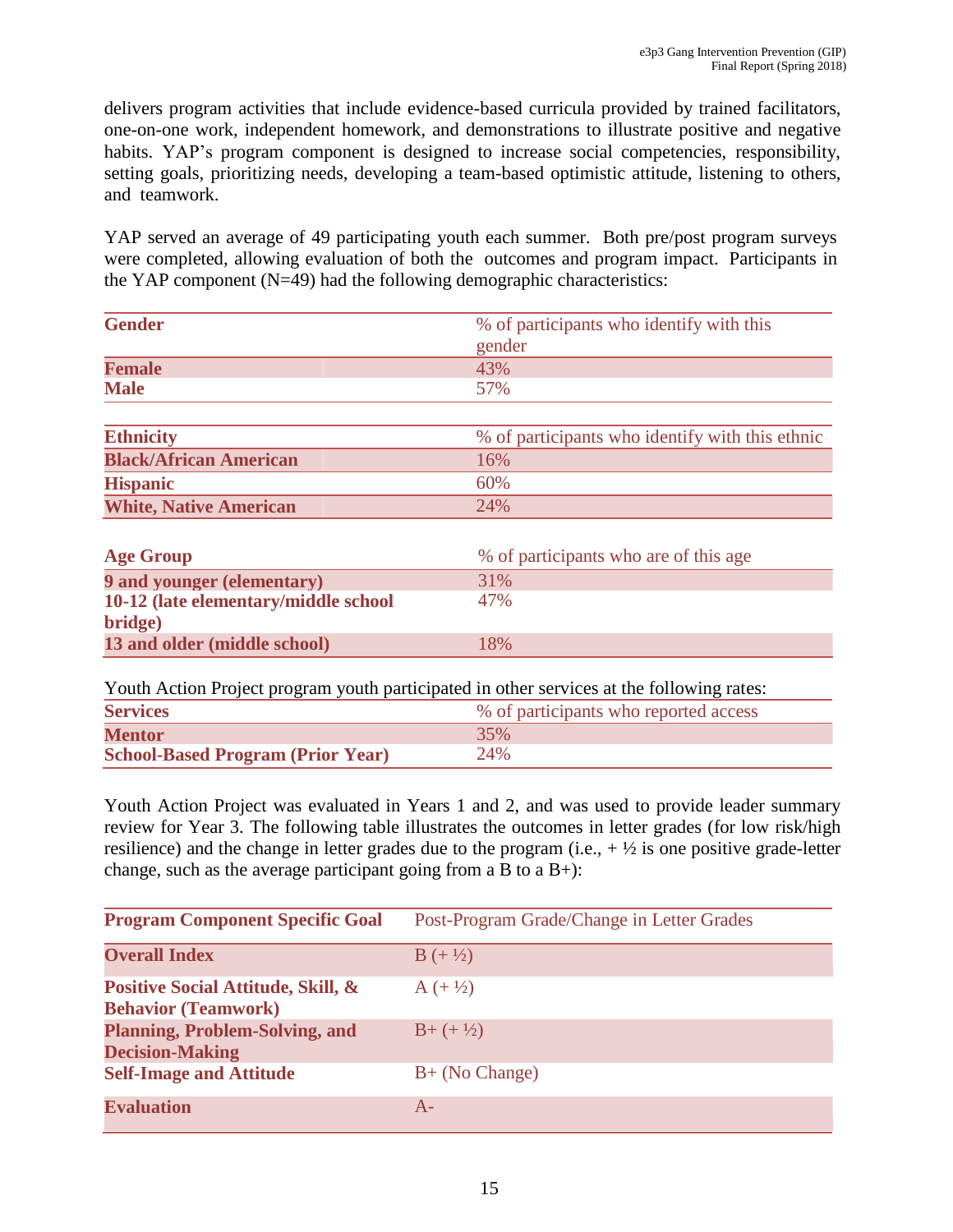### **OUTCOMES**

### Inputs

The YAP program was slightly effective in generating change in youth. Youth entered the program with an overall resilience grade of B+ (based on the program component specific goals as outlined above). They left the program with an average resilience grade of A-, a half- letter grade increase. Grades for program component specific goals were (pre/post):

| <b>Program Component</b>             | <b>Pre-Program Grade</b> | Post-Program Grade |
|--------------------------------------|--------------------------|--------------------|
| <b>Specific Goal</b>                 |                          |                    |
| <b>Decision-Making</b>               |                          |                    |
| <b>Teamwork</b>                      |                          |                    |
| <b>Self-Efficacy and Self-Esteem</b> | $B+$                     |                    |

Across all program components, pre/post grades indicate that YAP has slight positive change on its program-specific goals for resilience. Its outcomes are particularly high for building attitudes and skills related to decision-making and teamwork. Participating youth exit the YAP program component with slightly higher resilience.

#### Correlating Outcomes

Scores for risk/resilience index and program component specific goals were compared by various demographic characteristics including gender, age, and ethnicity. This comparative approach identifies any potential disparities in outcomes, which can lead to targeted recommendations for continuous improvement. There was one strong pattern of disparity across multiple program components and in resilience outcomes overall: outcomes for Black/African American and White/Other Ethnicity participants were 4.5 times higher overall than for Hispanic participants.

This pattern was also evident with regard to decision-making and teamwork specific goals. Notable program specific goal area disparities include the following:

| <b>Program Component</b><br><b>Specific Goal</b> | <b>Notable Disparities</b>                                                                                                              |
|--------------------------------------------------|-----------------------------------------------------------------------------------------------------------------------------------------|
| <b>Decision-making</b>                           | Black/African American and White/Other Ethnicity<br>participants had outcomes that were 5.5 times greater<br>than Hispanic participants |
| <b>Teamwork</b>                                  | Black/African American and White/Other Ethnicity<br>participants had outcomes that were 6 times greater<br>than Hispanic participants   |
| <b>Self-Efficacy and Self-Esteem</b>             | Participants aged 9 or younger had negative outcomes<br>(their resilience in this area dropped by a half-letter grade)                  |

Because there are strong indicators of consistent disparities for Hispanic participants, the evaluator recommends reviewing program materials and strategies for gaps for addressing this group and making changes that would be more inclusive for this specific group. Because Hispanic participants are the largest demographic group, it is likely that their relatively lower outcomes are also affecting overall outcomes for the program.

#### **Outputs**

Aside from risk/resilience outcomes, participants were asked to self-assess their own outcomes and rate their satisfaction with specific YAP program components. Post-program surveys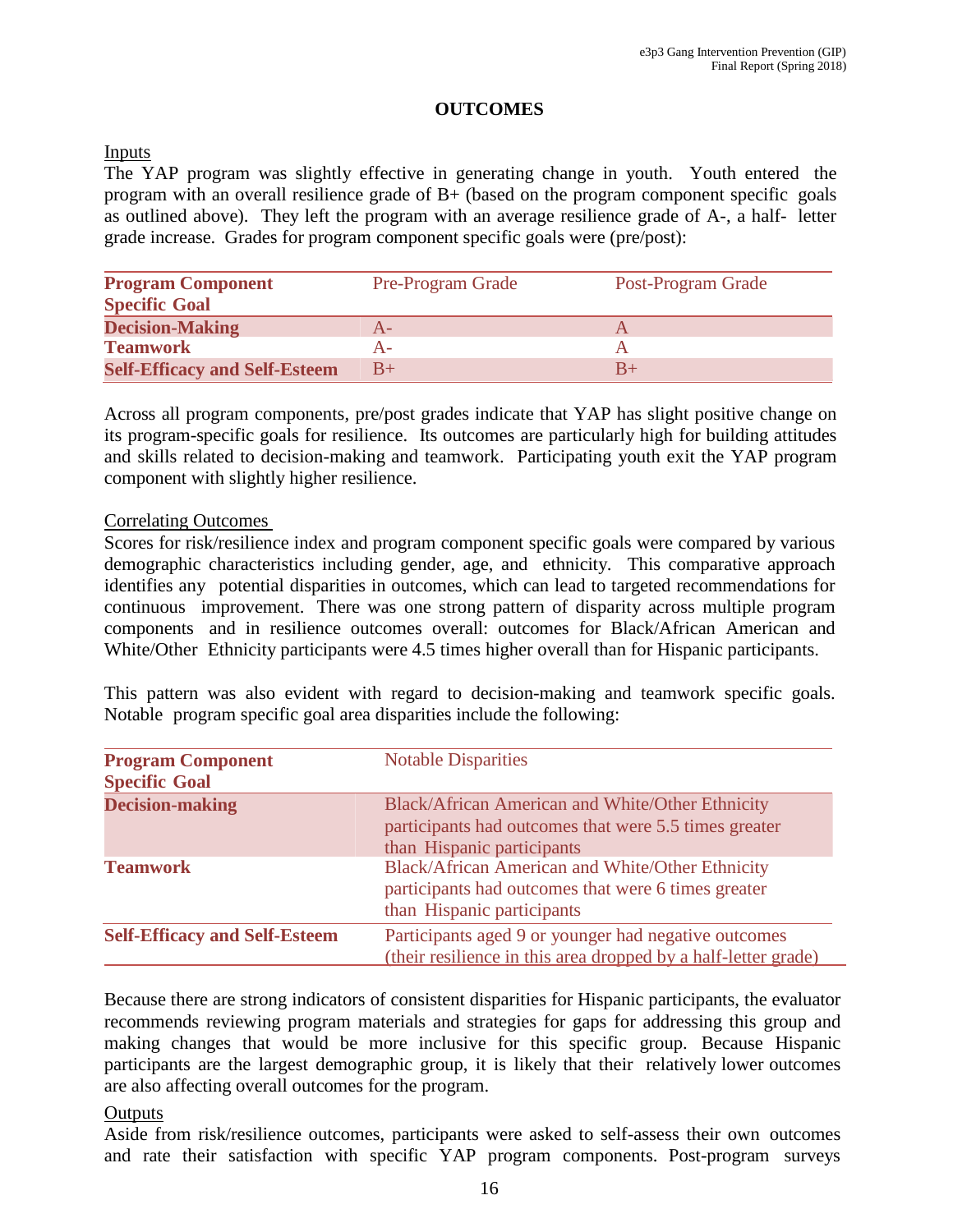incorporated twelve questions for participant evaluation. There was a total possible score of 48 points for YAP, with a high score indicating optimal quality across all measurements. Overall evaluation by participants was high (A). All parts of the program were scored by participants as A. However, the evaluations were not consistent across all ethnicities. Strangely, though outcomes among white/other ethnicity participants were higher than Hispanic participants, evaluation scores were slightly lower (averaging A-). On the other hand, evaluation scores were much higher for Black/African American participants (98%, close to A+). Overall, because evaluation scores were very strong across all participant groups, there is no cause for concern that some were lower and others higher.

YAP showed great improvement between Year 1 and Year 2. The post-program grades reflect an average across Years 1 and 2, but YAP's Year 1 score averaged a B- and its Year 2 score averaged an A-. Thus, the organization greatly improved its outcomes in the iterative evaluation and continuous improvement process. For Year 3, YAP leaders conveyed a higher level of engagement among the youth as a result of continuous modifications made each year towards staff delivery effectiveness. There were no consistent disparities due to age, gender, or race/ethnicity across the project period. *The evaluator highly recommends that, based on the data, future summer programs for at-risk youth include a component such as Youth Action Project.*

#### Young Visionaries

Young Visionaries focuses on four core positive youth development activities: physical and behavioral safety, civic responsibility, skills building, and social competency and resilience. Young Visionaries specifically addressed three resiliency-related issues: gang resistance and prevention, conflict resolution, and emergency management in times of conflict or violence.

The Young Visionaries used the National Curriculum Training Institute (NCTI) Youth Crossroads Curriculum delivered by certified facilitators and included guest speakers and trustbuilding activities focusing on communication skills and role-playing.

The Youth Crossroads Curriculum is designed for different learning styles for at-risk youth, with the goals of: relating content to the individual, developing an understanding of why concepts are important, teaching self-assessment, generating emotional connections, and acquiring skills that help participating youth change behavioral patterns to healthier choices. The program is inclusive of a workbook designed to establish positive goal-directed and pro-social behaviors.

On average, Young Visionaries served 47 participating youth during its component of the summer program. Both pre/post program surveys were completed allowing evaluation of both the outcomes and program impact. Participants in the Young Visionaries component (N=47) had the following demographic characteristics:

| <b>Gender</b>                 | % of participants who identify with this<br>gender |
|-------------------------------|----------------------------------------------------|
| <b>Female</b>                 | 45%                                                |
| <b>Male</b>                   | 55%                                                |
|                               |                                                    |
| <b>Ethnicity</b>              | % of participants who identify with this ethnic    |
| <b>Black/African American</b> | 17%                                                |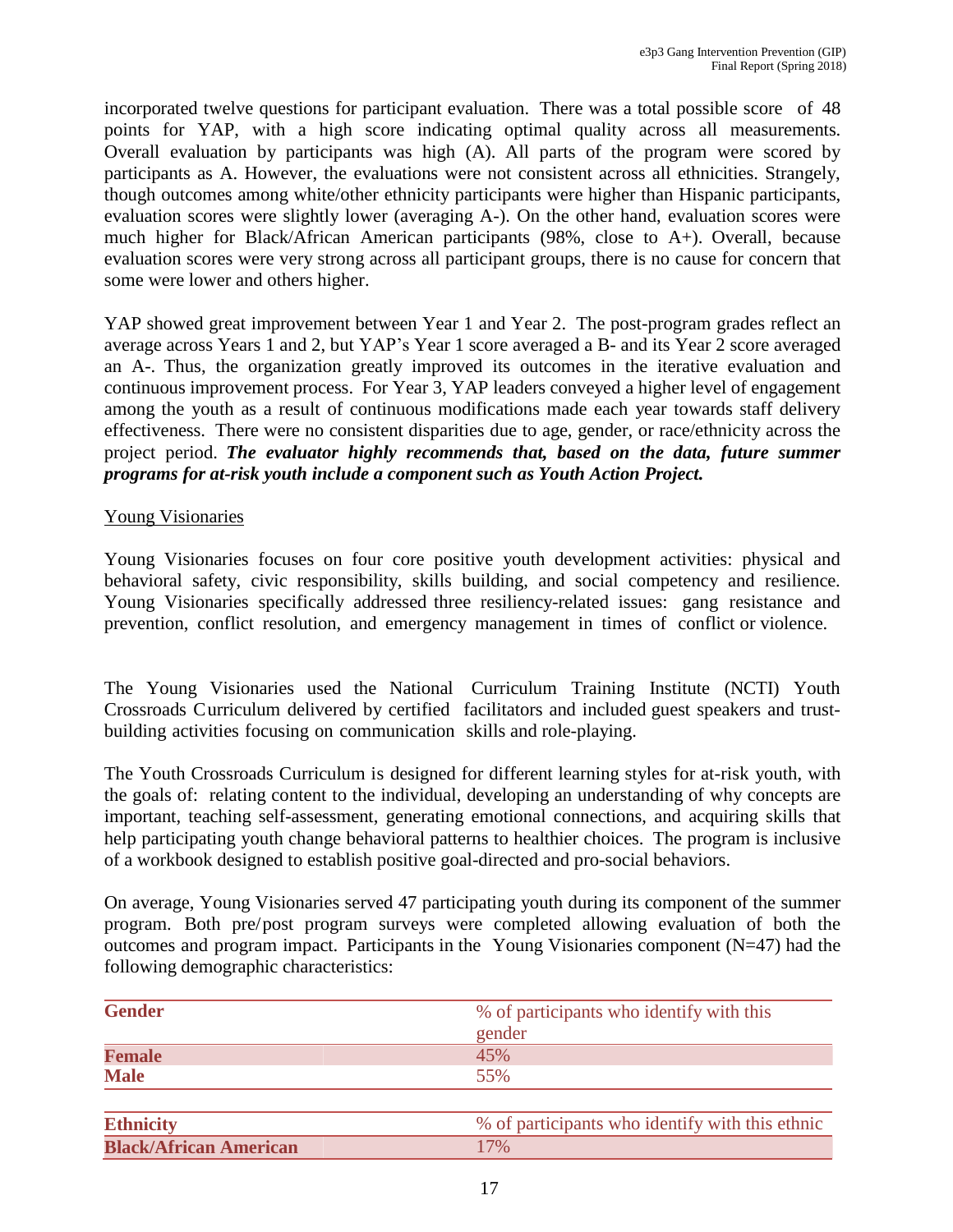| <b>Hispanic</b>               | 62% |
|-------------------------------|-----|
| <b>White, Native American</b> | 31% |

| <b>Age Group</b>                      | % of participants who are of this age |
|---------------------------------------|---------------------------------------|
| <b>9 and younger (elementary)</b>     | 26%                                   |
| 10-12 (late elementary/middle school) | 51%                                   |
| bridge)                               |                                       |
| 13 and older (middle school)          | 22%                                   |

Young Visionaries program youth participated in other services at the following rates:

| <b>Services</b>                          | % of participants who reported access |
|------------------------------------------|---------------------------------------|
| <b>Mentor</b>                            | 49%                                   |
| <b>School-Based Program (Prior Year)</b> | 26%                                   |

Young Visionaries was evaluated across Years 1-3. The following table illustrates the outcomes in letter grades (for low risk/high resilience) and the change in letter grades due to the program  $(i.e., +\frac{1}{2})$  is one positive grade-letter change, such as the average participant going from a B to a  $B+$ :

| <b>Program Component Specific Goal</b>                | Post-Program Grade/Change in Letter Grades |
|-------------------------------------------------------|--------------------------------------------|
| <b>Overall Index</b>                                  | $C+$ (No Change)                           |
| Positive Social Attitude, Skill, &<br><b>Behavior</b> | $C (+1)$                                   |
| <b>Anger and Violence Management</b>                  | $C (+1)$                                   |
| <b>Gang Resistance</b>                                | A- (No Change)                             |
| <b>Safety at Home and School</b>                      | B (No Change)                              |
| <b>Self-Image and Attitude</b>                        | $C (+ \frac{1}{2})$                        |
| <b>Evaluation</b>                                     | $A-$                                       |

Young Visionaries showed consistently lower grades than the others; however, this may be due to the curriculum adopted and the high measures of performance warranted by youth to demonstrate change. The goals for Young Visionaries program component out-numbered the goals of the other summer components.

#### **OUTCOMES**

Inputs

Scores for risk/resilience index and program component specific goals were compared by various demographic characteristics including gender, age, and ethnicity. The index for resilience for the Young Visionaries program component is composed of 20 questions. A total score of 80 points is possible on the risk/resilience index. A high score indicates lower risk and higher resilience (highest score possible is a 80), whereas a low score indicates a higher risk and lower resilience (lowest score possible is a 20). The index is composed of three distinct sub-index measurements that correspond to program component specific goals: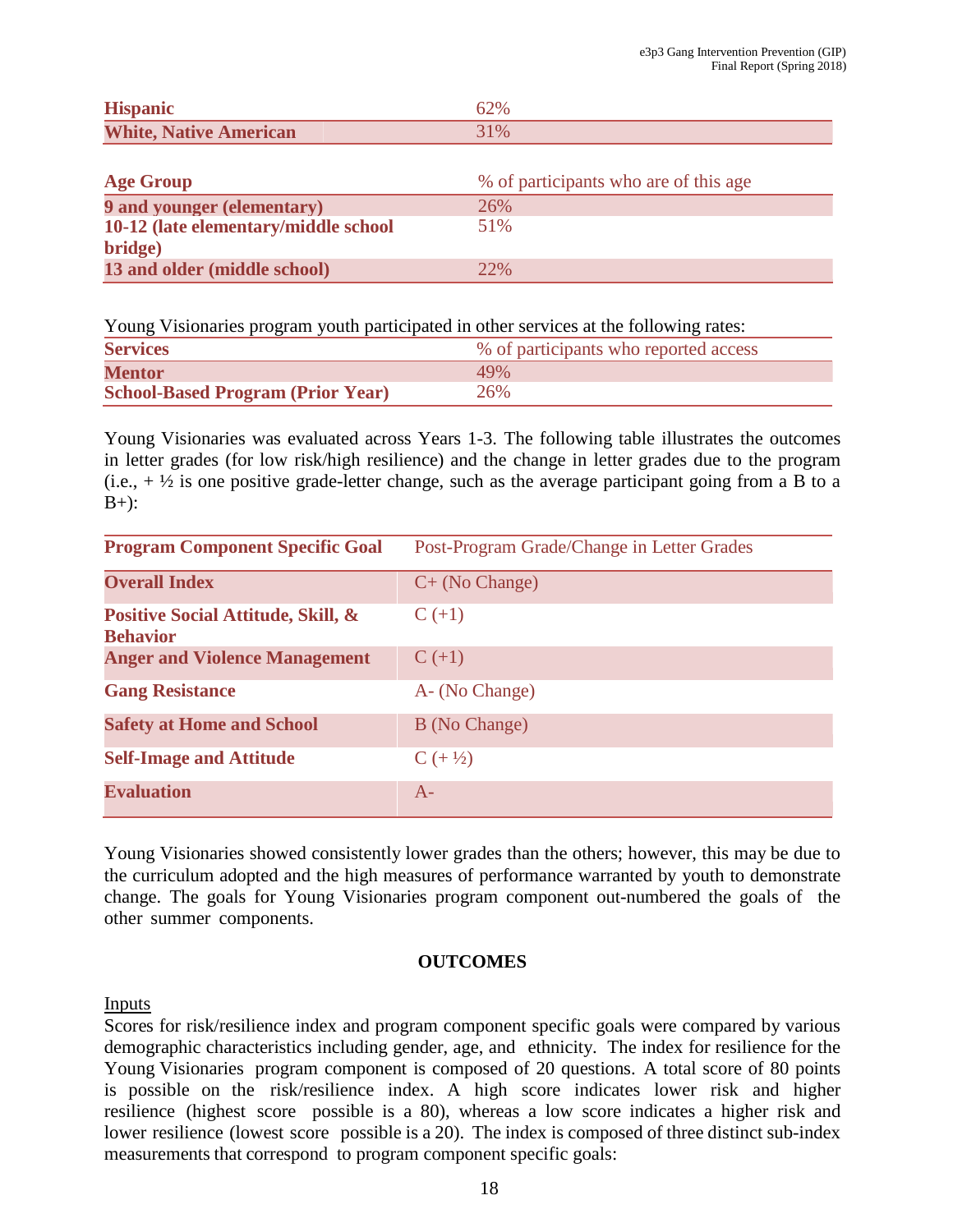- 1. Self-esteem (highest score possible is 8)
- 2. Peer support (highest score possible is 16)
- 3. Anger management (highest score possible is 32)
- 4. Safety (highest score possible is 8)
- 5. Attitudes toward gangs (highest score possible is 16).

#### Correlating Outcomes

The Young Visionaries program was slightly effective in generating change in youth. Youth entered the program with an overall resilience grade of C+ and left the program with the same overall resilience, though there were small gains in specific goal areas. Grades for program component specific goals were (pre/post):

| <b>Program Component</b><br><b>Specific Goal</b> | <b>Pre-Program Grade</b> | Post-Program Grade |
|--------------------------------------------------|--------------------------|--------------------|
| <b>Self-Esteem</b>                               | $C_{\Xi}$                |                    |
| <b>Peer Support</b>                              | $D+$                     |                    |
| <b>Anger Management</b>                          | $D+$                     |                    |
| <b>Safety</b>                                    |                          |                    |
| <b>Gangs</b>                                     | А-                       |                    |

Across all program components, pre/post grades indicate that Young Visionaries had slight positive change on its program-specific goals for resilience. Its outcomes were particularly high for changes in peer support and anger management. Young Visionaries demonstrated strong positive change in social skills/behavior and anger and violence management, which is considered one of the most challenging areas to demonstrate sustainable change among youth.

Scores for risk/resilience index and program component specific goals were compared by various demographic characteristics including gender, age, and ethnicity. This comparative approach identifies any potential disparities in outcomes, which can lead to targeted recommendations for continuous improvement. Data indicates that the Young Visionaries program worked no better, or worse, for any particular group in terms of gender, age, or ethnicity. Notable program specific goal area disparities include the following:

| <b>Program Component</b><br><b>Specific Goal</b> | <b>Notable Disparities</b>                                                                               |
|--------------------------------------------------|----------------------------------------------------------------------------------------------------------|
| <b>Self-Esteem</b>                               | Boys' outcomes were 84% higher than girls' outcomes                                                      |
|                                                  | Participants aged 13 and older had outcomes that were<br>nearly 100% higher than participants aged 10-12 |
|                                                  | Hispanic participants had slightly negative outcomes,                                                    |
|                                                  | whereas Black/African American and White/Other                                                           |
|                                                  | Ethnicity participants had positive outcomes                                                             |
| <b>Peer Support</b>                              | Girls had slightly negative outcomes                                                                     |
|                                                  | Participants aged 9 and younger had positive outcomes,                                                   |
|                                                  | participants aged 10-12 had slightly negative outcomes, and                                              |
|                                                  | participants aged 13 and older had no change.                                                            |
|                                                  | Participants who had a mentor had much higher outcomes:                                                  |
|                                                  | nearly 2 times the average outcome.                                                                      |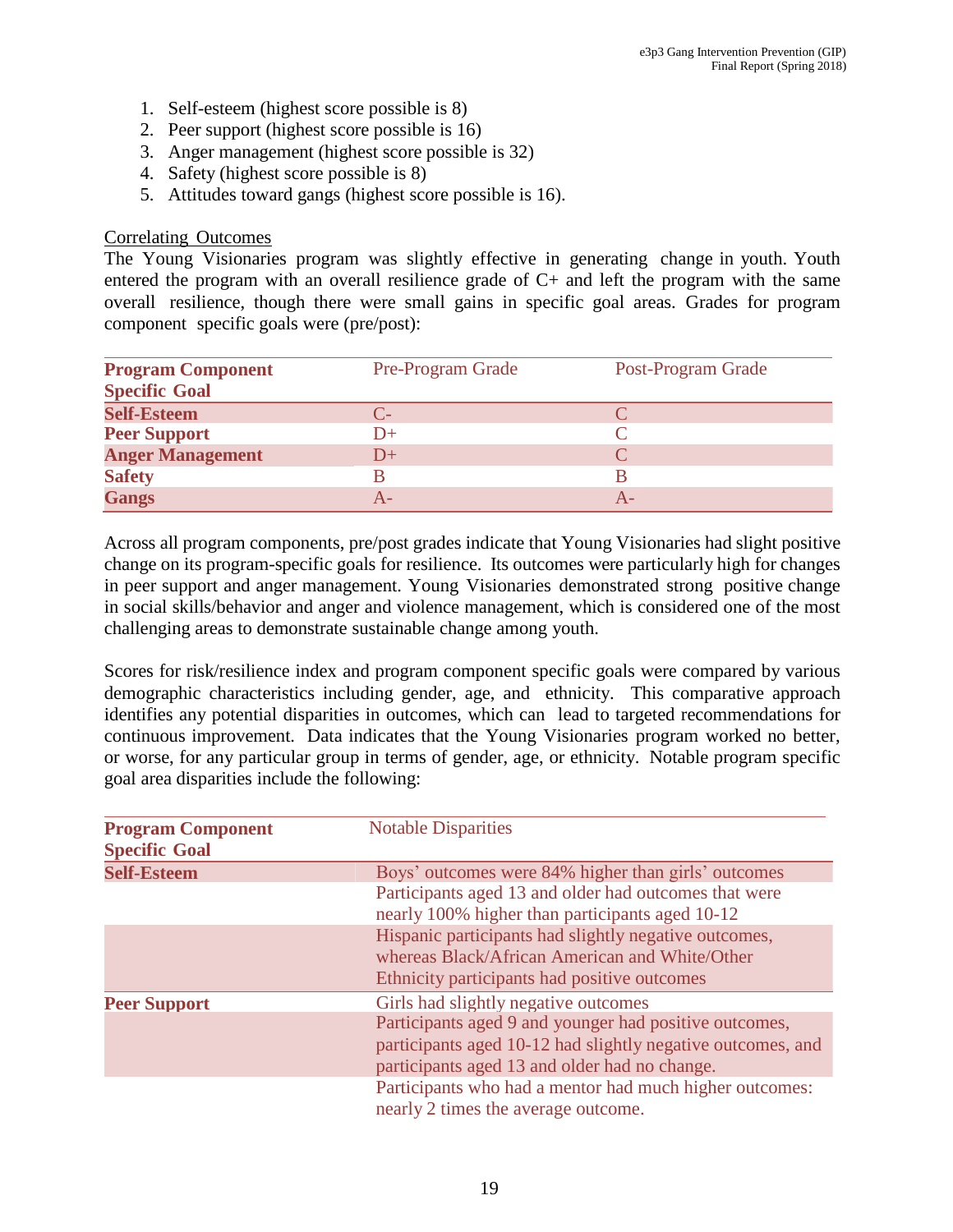| <b>Anger Management</b> | Outcomes increased across the age range, with participants<br>aged 13 and older having 2 times greater outcomes than<br>participants aged 9 and younger                                                       |
|-------------------------|---------------------------------------------------------------------------------------------------------------------------------------------------------------------------------------------------------------|
| <b>Safety</b>           | Participants aged 12 and younger had slightly negative<br>outcomes, whereas participants 13 and older had positive<br>outcomes                                                                                |
|                         | Participants who had participated in the school-based e3p3<br>program had positive outcomes, whereas most others did<br>not have any change                                                                   |
| Gangs                   | Black/African American and White/Other Ethnicity<br>participants had a substantial negative outcome (by<br>approximately a full letter grade), whereas Hispanic<br>participants had a slight positive outcome |

### **Outputs**

Aside from risk/resilience outcomes, participants were asked to self-assess their own outcomes and rate their satisfaction with specific Young Visionaries program components. Post-program surveys incorporated ten questions for participant evaluation. There was a total possible score of 40 points for Young Visionaries, with a high score indicating optimal quality across all measurements. Overall evaluation by participants was high (A-). Two parts of the program were scored in the B-grade range: anger management and activities. However, the evaluations were not consistent across all genders, ages, and ethnicities. Most notably, participants ages 13 and older provided scores substantially lower than all other participants: a range of C- to B, rather than from B to A. This is an indicator that the program activities and materials may be less appropriate for middle school aged youth.

The evaluator recommends that program managers review program materials and activities for age appropriateness and consider including materials more suitable to older youth and/or separating older youth for more age-appropriate discussion.

Program services by Young Visionaries appeared more interactive than other summer sessions and sustained the highest retention/attendance (possibly due to being first in order). *The evaluator moderately recommends that, based on the data, future summer programs for at-risk youth include a component such as Young Visionaries with diverse goals and curriculum and highly recommends the programs directed activities addressing social skills/behavior and anger and violence management be maintained.*

### **RESULTS AND CONCLUSIONS**

Based on the evidence across the project period, the following are considered **evidence-based strengths of the e3p3 model** and its capacity to reduce recidivism as defined by BSCC:

- Operationalization of "resilience" as a measure of risk and youth capacity to respond productively to challenges in their lives, broken into componential factors (attitudes, skills, behaviors, and environments) along several aspects, that can form a foundation for planning the program.
- Continuous involvement of the Police Department working with schools as facilitators for the G.R.E.A.T. program, which creates more positive associations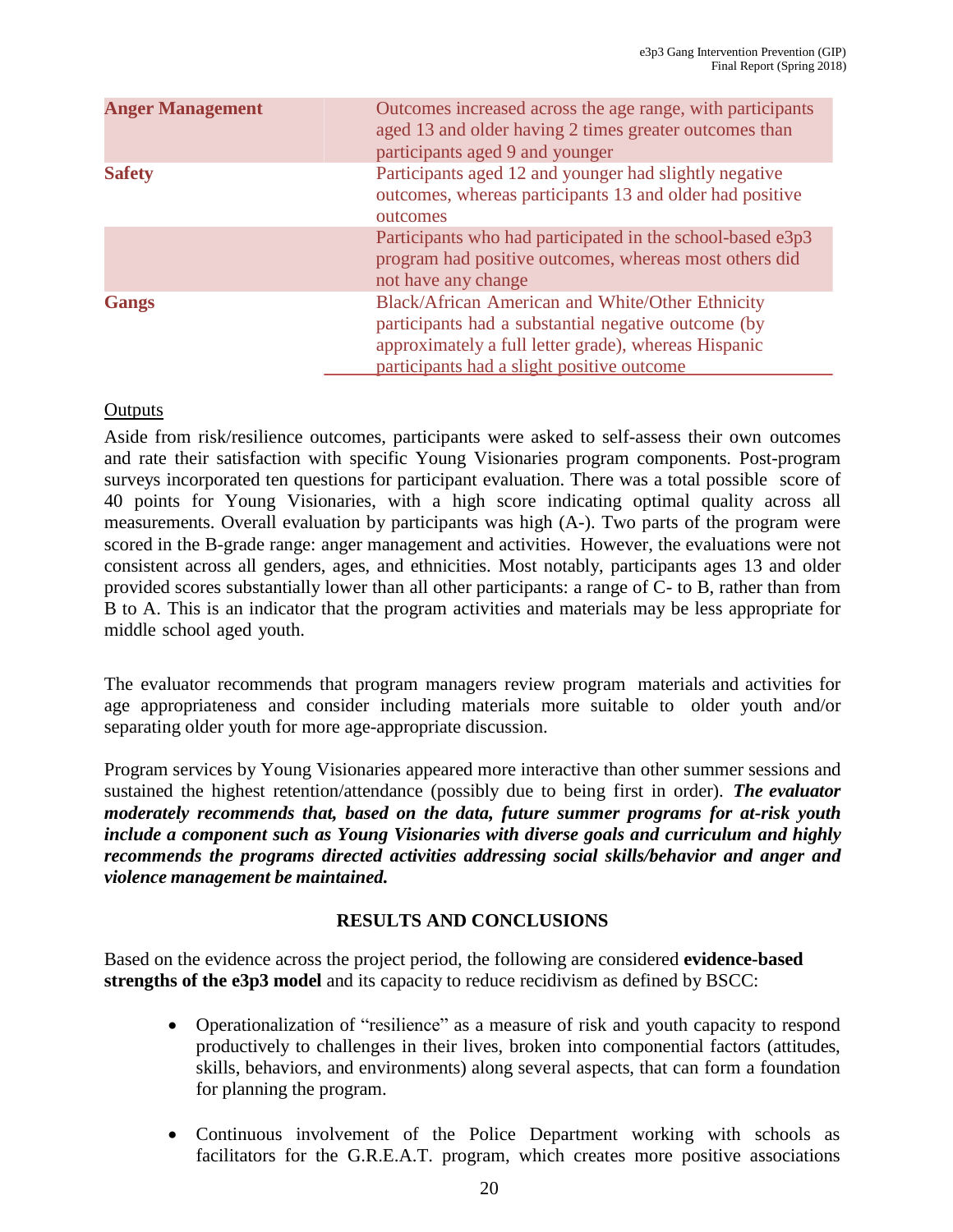between the police and youth, and forges relationships with the police so that youth are aware that they can trust officers.

- Diverse program components provided by community-based organizations to reduce recidivism, each of which focuses on several specific goals for increasing youth resilience based on this operational definition. Each community-based organization brings unique strengths to the program as a whole, which can be easily and affordably capitalized on and integrated into a master plan to boost resilience.
- Moving from intense community-building programmatic components (SARGES Community Base) to less intense, classroom-activity focused components allows participating youth to rapidly form a sense of teamwork, determination, self-respect, and respect for authority figures that sets up other programmatic components for success.
- The program is summer long, and builds toward an eventual goal across all components including reducing recidivism. When all of the programmatic components are analyzed sequentially, participating youth resilience scores increase by two "letter grades," a substantial increase. This would be unlikely to occur in single, shorter programmatic components (as evidenced by the data for each of them individually). The cumulative effect of the summer-long program is greater than any of the components on their own. The program's design provides enough time for skill and confidence building in youth to occur and solidify, slowly moving them toward positive changes in their lives.
- The e3p3 Summer Bridge Program model should be considered as a best practice. Outcomes and designed structure supported by the City of Rialto's recognition from the League of California Cities in receiving the 2017 Helen Putnam Award for Excellence (pictures attached) and in the Program Director receiving recognition by California State Senator Connie Leyva.

In Conclusion, the G.R.E.A.T. school-based and e3p3 summer programs for at-risk youth demonstrated strong positive change for most youth. The youth were provided with the skills needed to avoid youth violence, delinquency, gang membership/participation, and develop/enhance relationships between the youth, law enforcement, and the community. Overall, the evaluator would recommend continuing the e3p3 summer programs and elementary schoolbased program.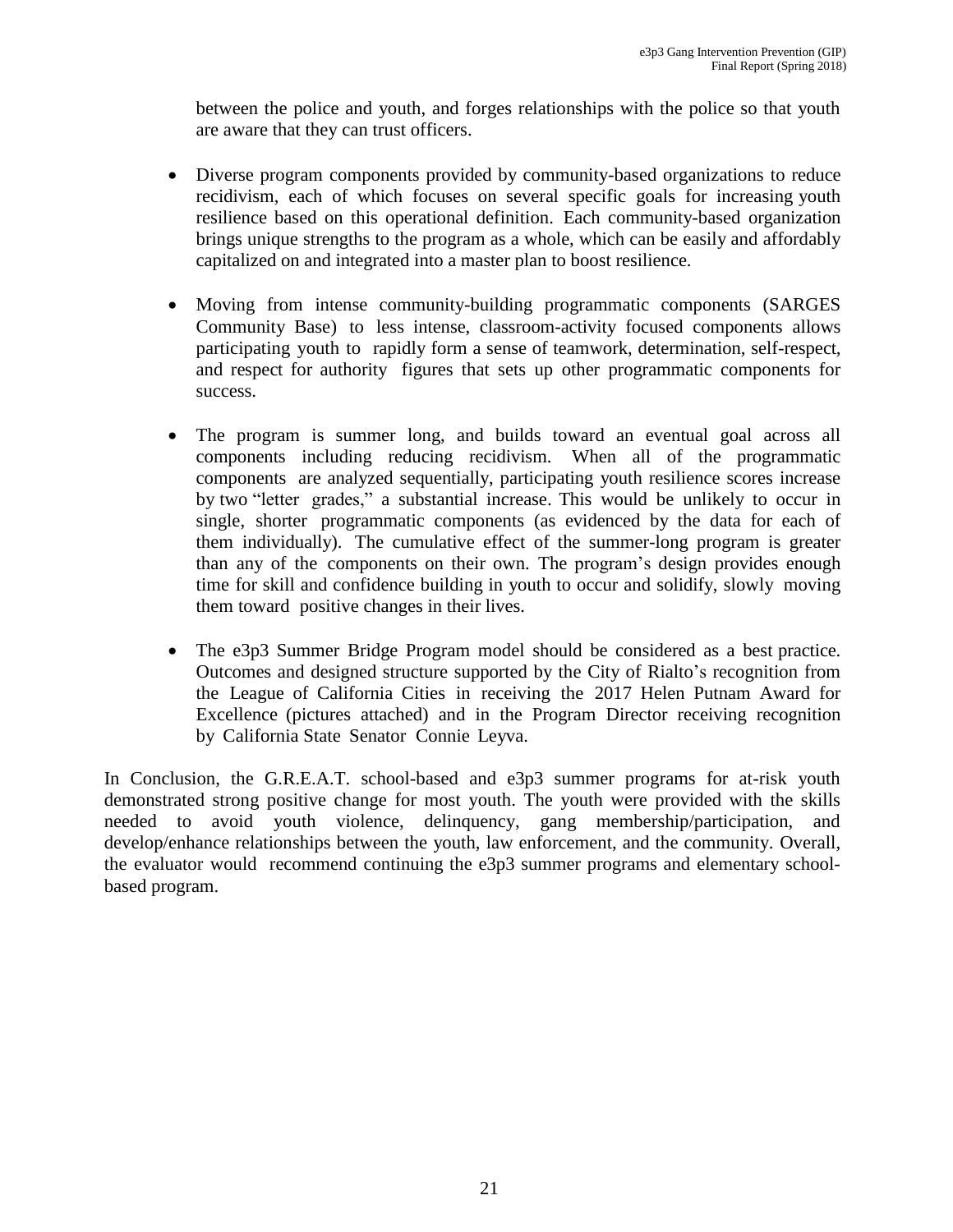### **RESOURCES**

*[www.socialworkpolicy.org/research/resiliency.html](http://www.socialworkpolicy.org/research/resiliency.html)*

*Adolescent resilience: a concept analysis.* Olsson-C.A ; Bond-L ; Burns-J.M ; Vella-Brodrick-D.A ; Sawyer-S.M Journal-of-Adolescence. 26(1): 1-11, Feb. 2003.

*Risk, protection, and resilience: toward a conceptual framework for social work practice.*Fraser-M.W ; Richman-J.M ; Galinsky-M.J Social-Work-Research. 23(3): 131-143, Sept. 1999.

*The Perceived Benefit Scales: measuring perceived positive life changes after negative events.* McMillen-J.C ; Fisher-R.H Social-Work-Research. 22(3): 173-187, Sept. 1998.

*Psychosocial resilience and protective mechanisms.* Rutter-M American-Journal-of-Orthopsychiatry. 57(3): 316-31, July 1987.

*Resilience as a Positive Youth Development Construct: A Conceptual Review.* Lee, T. Y.; Cheung, C. K Kwong, W. M. Scientific World Journal 2012.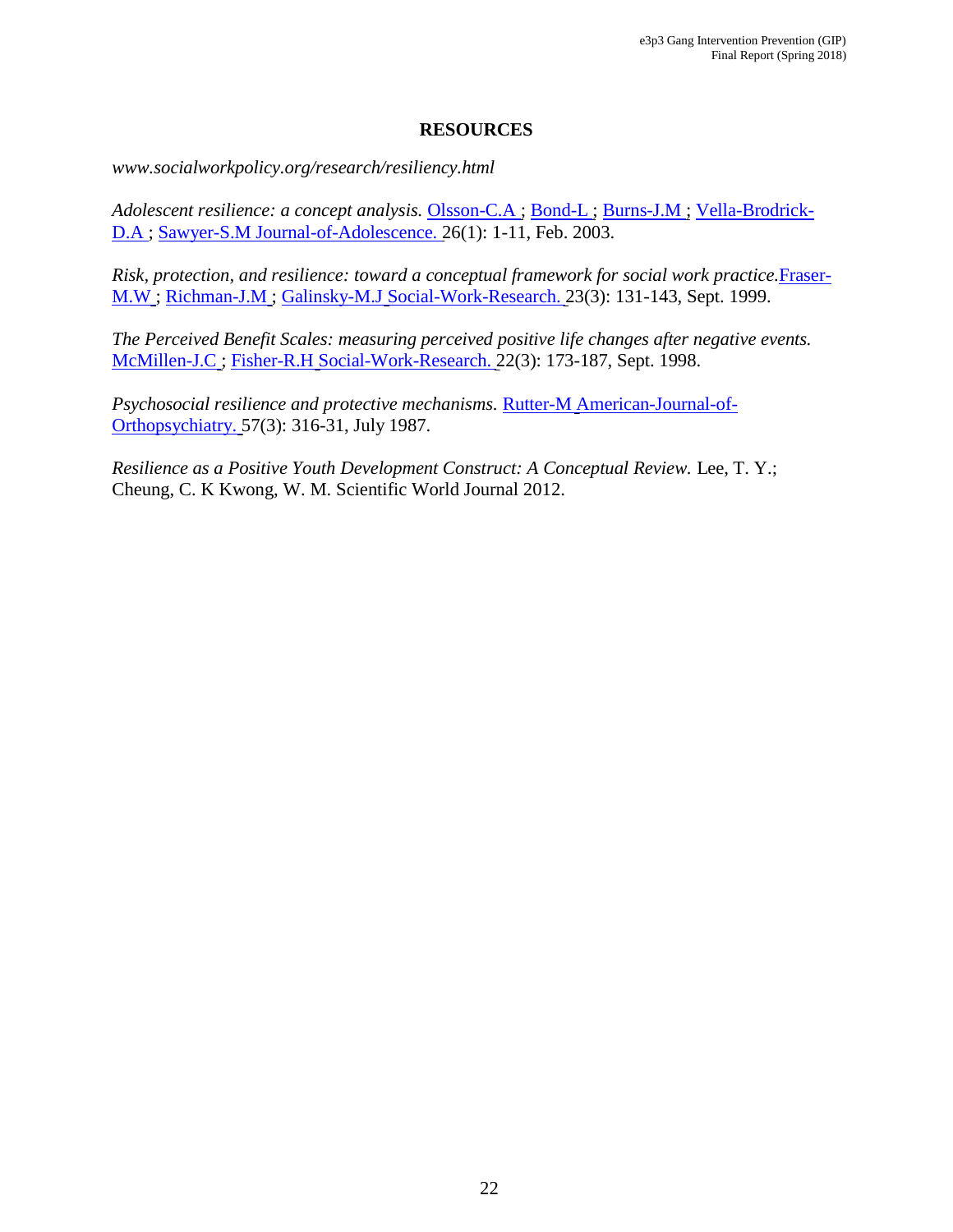### **SUPPORT PICTURES**



2017 Helen Putnam Award for Excellence in the Public Safety category



Pictured above in order of left to right: *Lieutenant Dean P. Hardin, Councilman Andy Carrizales, Mayor Deborah Robertson, City Clerk Barbara A. McGee, Officer Javier Pulido (representing the City of Rialto at the annual League of California Cities Conference)*